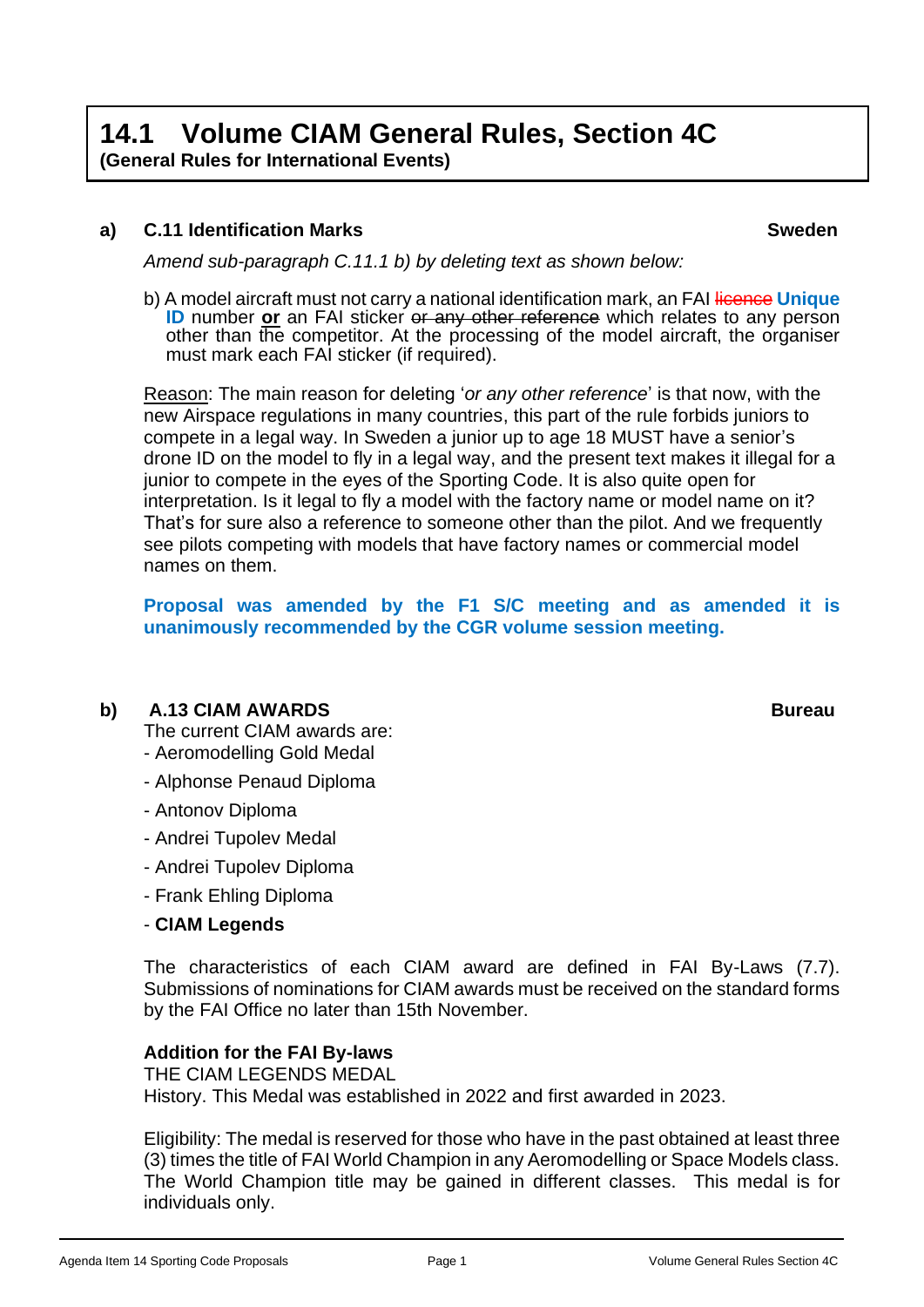Proposals may cover any period of time up to 31st of December of the preceding year.

Frequency and Number. No restrictions other than no athlete shall not be awarded with this medal more than once.

Nomination and Approval Process. Nominations, giving full information about the candidate's achievements up to 31st December of the preceding year, must be submitted on standard forms, available from the FAI Secretariat, and must arrive at the FAI Secretariat by 15th November of each year. In other respects, procedures shall be as described in Chapter 9 of the Statutes. The award is automatic. A vote from the Plenary will not be required as the nominations will be based on World Championships results.

**Proposal was amended during the meeting and as amended is unanimously recommended**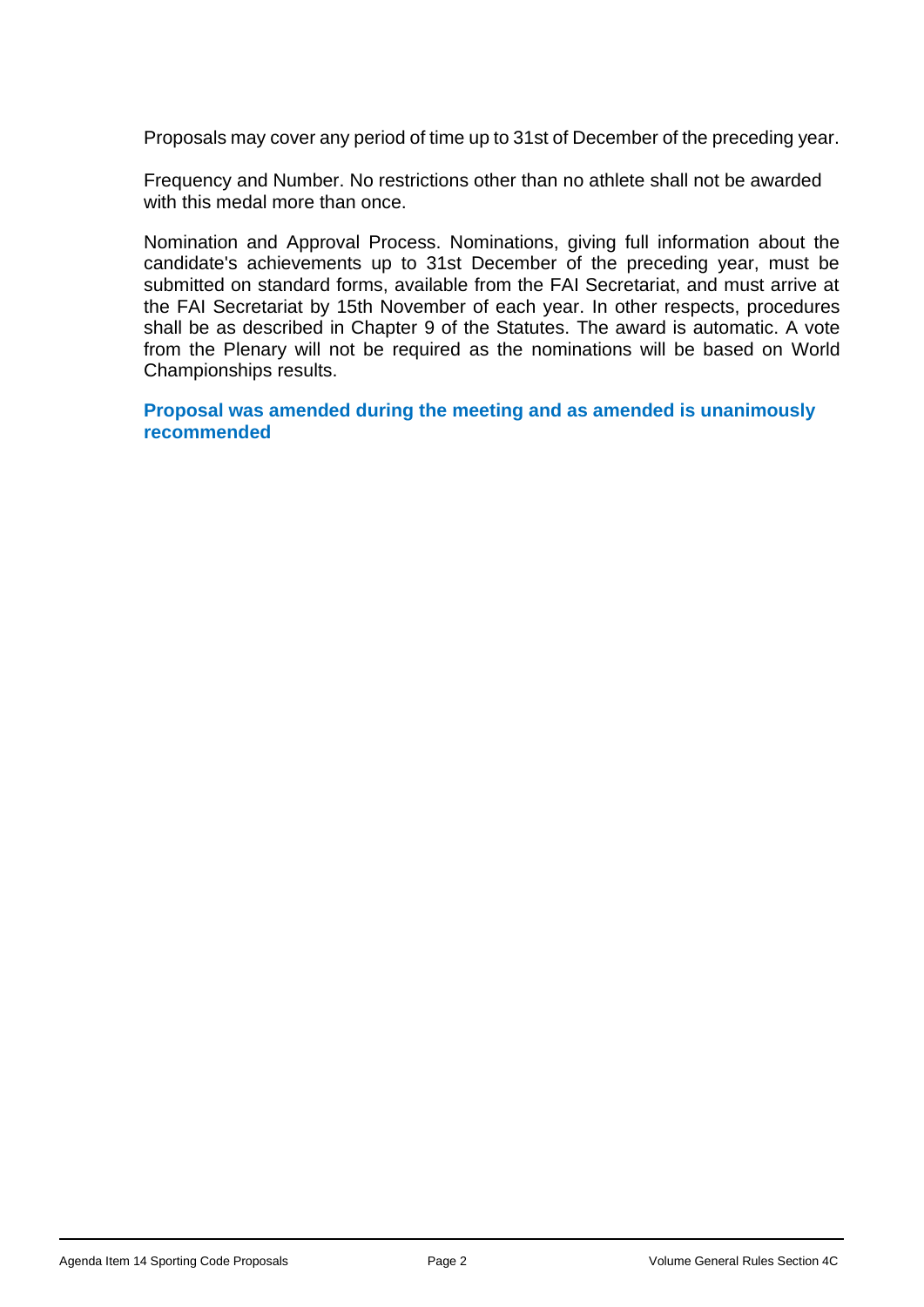# **14.2 Volume CIAM Records**

# **a) 4.2.1 Control Line Open Records F2 Subcommittee**

Amend the table and 4.2.1.2 (after sub-class F135) to include a **new open sub***class F138 as shown below:* 

4.2.1.2 Control Line Open Records - Measurement of Speed

**Sub-class F138: Electric Motors – maximum weight of battery (or batteries) 200 g (incl. battery cables and connectors) ………. R = 17.69 m (9 laps = 1 km).**

*Amended table shown below:*

#### **Proposed New Open Subclass in Control Line Speed**

| F <sub>2</sub><br><b>CONTROL</b><br><b>LINE</b><br><b>CIRCULAR</b><br><b>FLIGHT</b> | Open             | Aeroplane | <b>Piston Motor</b>   | <b>SPEED</b>                                                                                                                        |                         |              |               |
|-------------------------------------------------------------------------------------|------------------|-----------|-----------------------|-------------------------------------------------------------------------------------------------------------------------------------|-------------------------|--------------|---------------|
|                                                                                     |                  |           |                       | SWEPT VOLUME cm <sup>3</sup>                                                                                                        |                         |              |               |
|                                                                                     |                  |           |                       | 0,00 to 1,00                                                                                                                        | 1,01 to 2,50            | 2,51 to 5,00 | 5,01 to 10,00 |
|                                                                                     |                  |           |                       | F130                                                                                                                                | F131                    | F132         | F133          |
|                                                                                     | F <sub>2</sub> A |           |                       |                                                                                                                                     | Speed in<br>Competition |              |               |
|                                                                                     |                  |           |                       |                                                                                                                                     | F134*                   |              |               |
|                                                                                     | Open             |           | <b>Reaction Motor</b> | F135                                                                                                                                |                         |              |               |
|                                                                                     | Open             |           | <b>Electric Motor</b> | F138                                                                                                                                |                         |              |               |
|                                                                                     |                  |           |                       | <b>TEAM RACE (Race Time)</b>                                                                                                        |                         |              |               |
|                                                                                     | F <sub>2</sub> C |           | <b>Piston Motor</b>   | 100 laps - F136*<br>200 laps - F137*<br>$\sim$ $\sim$ $\sim$<br>$\sim$ $\sim$ $\sim$ $\sim$<br><b>Service Contracts</b><br>$\cdots$ |                         |              |               |

\* Only in World Championships & Continental Championships Reference paragraph 2.1.4.

Reason: Electrically power control line speed is becoming established and it is now time to have at least one open speed record for electric powered speed models.

**Proposal is unanimously recommended**

## *Volume F1 – Free Flight begins overleaf*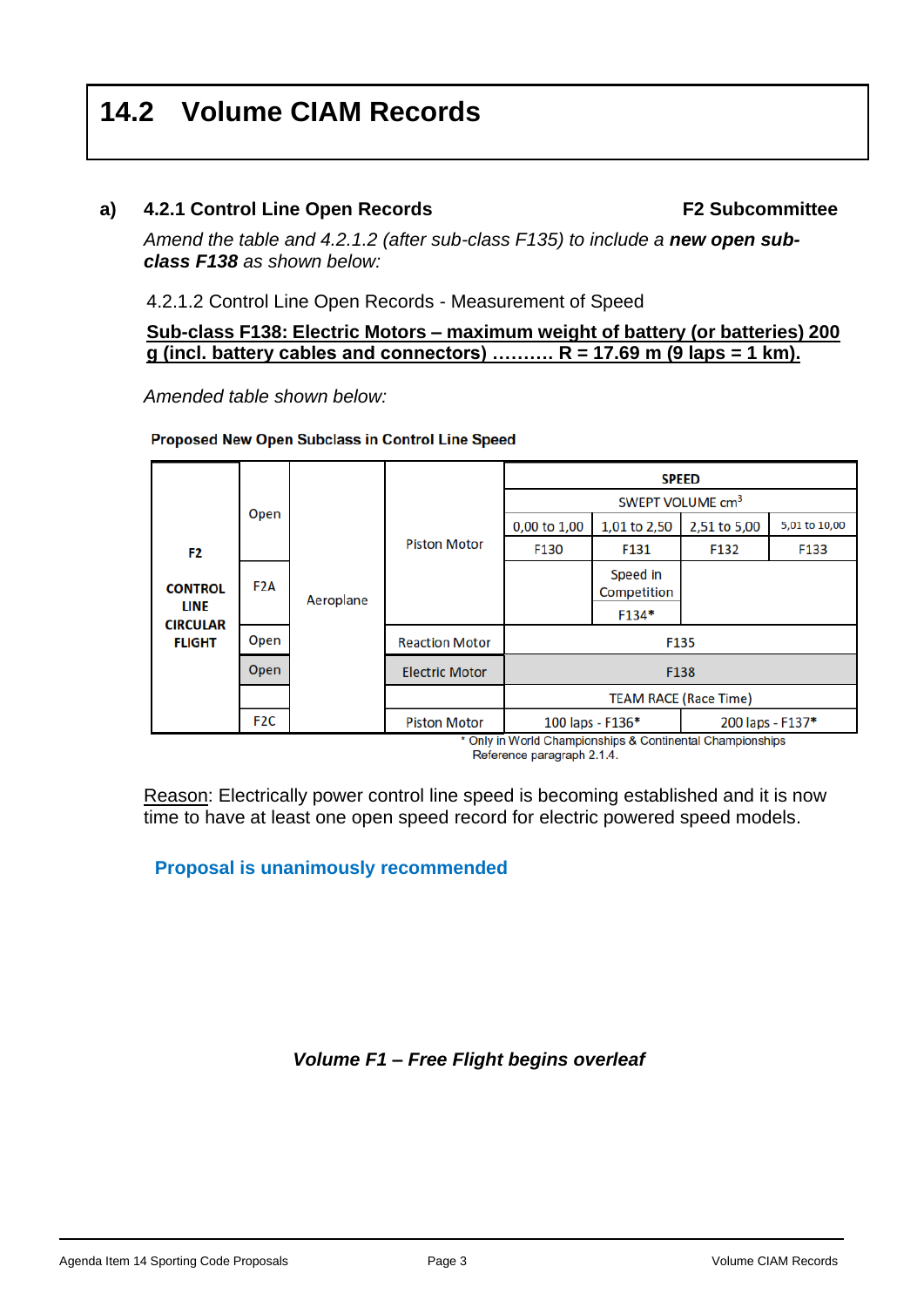# **14.3 Section** 4 Volume F1 - Free Flight

# **a) F1.1.4 Additional Flights in Open Internationals Serbia**

*Modify the second paragraph and sub-paragraph a) as shown below:*

At Open Internationals the organisers sometimes have a problem completing this regular procedure. For exceptional reasons of strong winds, poor visibility, inadequate field space, or unavailability of the field for continuation on the following day, Open Internationals may use a non-standard additional flight procedure for all outdoor F1 classes except F1E with the following conditions:

a) A non-standard procedure must be used ONLY for these exceptional reasons of strong winds **(stronger than 6 m/s)**, poor visibility **(horizontal not more than 500m and vertical not more than 150m)**, inadequate field space, or unavailability of the field for continuation on the following day.

Reason: It is necessary to quantitatively define meaning of the terms "strong wind" and "poor visibility" to avoid any ambiguities and different interpretation. This proposal clarifies these ambiguities. Also the term "inadequate field space" is deleted because the official events in the FAI CIAM Contest Calendar may not be flown at "inadequate field space". The flying field must correspond to the required CIAM standards.

**F1 Technical Meeting opinion: Refer Back to the S/C** 

## **b) F1.1.4 Additional Flights in Open Internationals F1 Subcommittee**

*Modify F1.1.4 item (b) as shown below.* 

*New items are added as (iii), (v), and (ix). Other items have been modified and renumbered to fit with the newly-added items.*

- b) An "altitude fly-off" may be specified when F1 altimeters have been approved by CIAM EDIC **and at least one of the following conditions are met**:
	- **1) altimeters are available for competitors to purchase from at least one supplier.**
	- **2) all competitors in the fly-off have their model equipped with an approved altimeter.**
	- i) The procedures for a regular additional flight for the class are followed.
	- ii) A maximum flight time is defined which should be at least two minutes.
	- iii) **Before the flight the competitor shows his altimeter to the timekeeper for the timekeeper to record the serial number marked on the altimeter and to confirm that it shows the empty memory indication.**
	- **iv)** The flight is timed up to the maximum time.
	- **v) Competitors must present their altimeters and altitude read out no later than 45 60 minutes after the end of the fly-off.**
	- **vi)** For all competitors attaining the maximum flight time, the altitude of the model at the maximum flight time is read from the altimeter **referenced to a**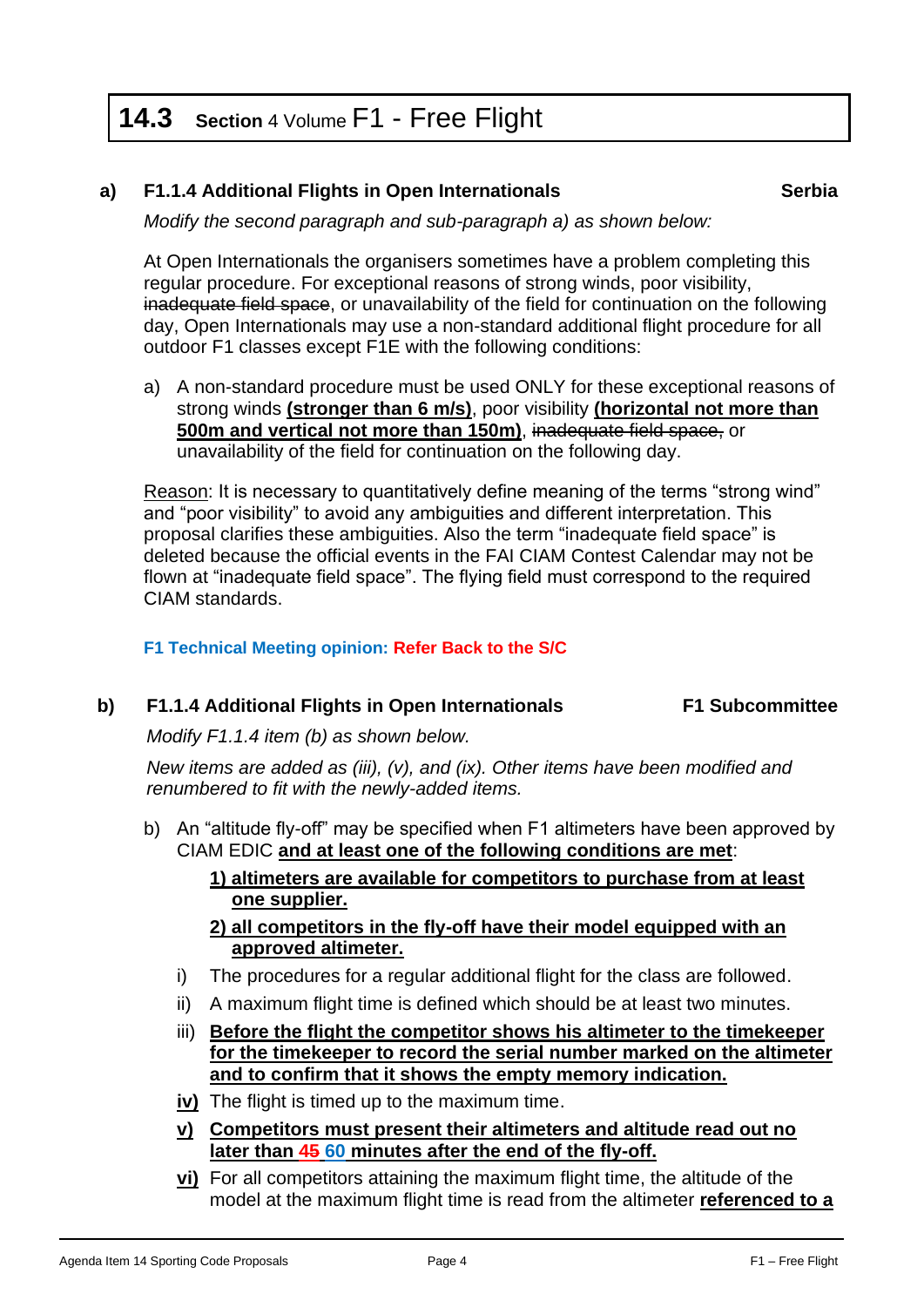**zero altitude defined by the altitude during the 10 seconds before launch of the model (for F1A before the helper releases the model from the ground and for F1C before starting the motor). F**or scoring purposes this value **the altitude** is rounded to the nearest metre.

- **vii)** The individual placings are determined by the highest altitudes for all flights attaining the maximum, followed by time order. **Competitors with a recorded altitude are placed before competitors not returning an altitude, even if the recorded altitude is negative.**
- **viii)** Equal altitudes are considered to be a tie, which may be resolved by another additional flight.

## **ix) The proper operation of the altimeter is the responsibility of the competitor.**

Reason: Refinements as a result of experience gained through the use of Altitude flyoffs in 2021. Availability of altimeters is essential to the fair application of the procedure and while availability is limited the altitude fly-off can be used if all fly-off competitors do have approved altimeters.

iii) It is necessary for the timekeeper to record the serial number of the altimeter, which is required by EDIC to uniquely identify each individual altimeter.

v) For the smooth running of the contest, there must be a time limit for presenting the altitude data.

vi) It is necessary to define the reference against which the altitude is measured and this is proposed to be on the start line just before launch.

vii) The landing area may be below the starting line and thus a negative altitude at the time of the maximum flight time is a valid altimeter reading and should take precedence over competitors with no recorded altitude.

ix) The competitor is responsible for correct operation of the altimeter. This is comparable to the way in which the competitor is responsible for the functioning of radio control DT or motor stop.

**Proposal was amended by the F1 S/C meeting and as amended it is unanimously recommended.** 

# **c) F1.1.4 Additional Flights in Open Internationals Austria**

*Modify F1.1.4 item (b) as shown below.* 

*Sub-paragraph (iii) has additional text. (vi) moves to (vii) and a new (vi) is inserted.*

- b) An "altitude fly-off" may be specified when F1 altimeters have been approved by CIAM EDIC.
	- iii) The flight is timed up to the maximum time **and controlled by the timekeeper with a regular stopwatch.**
	- **(vi) A tie is defined for all competitors which are inside the tolerances given by EDIC For Free Flight V1.2, EF1.2 d). The tolerance is specified with +/- 1 metres. Exact wording: …within 2 metres. e.g.: competitor A: ha = 41 m +/- 1m => [40 - 42] m competitor B: hb = 40 m +/- 1m => [39 - 41] m => situation for a tie is given**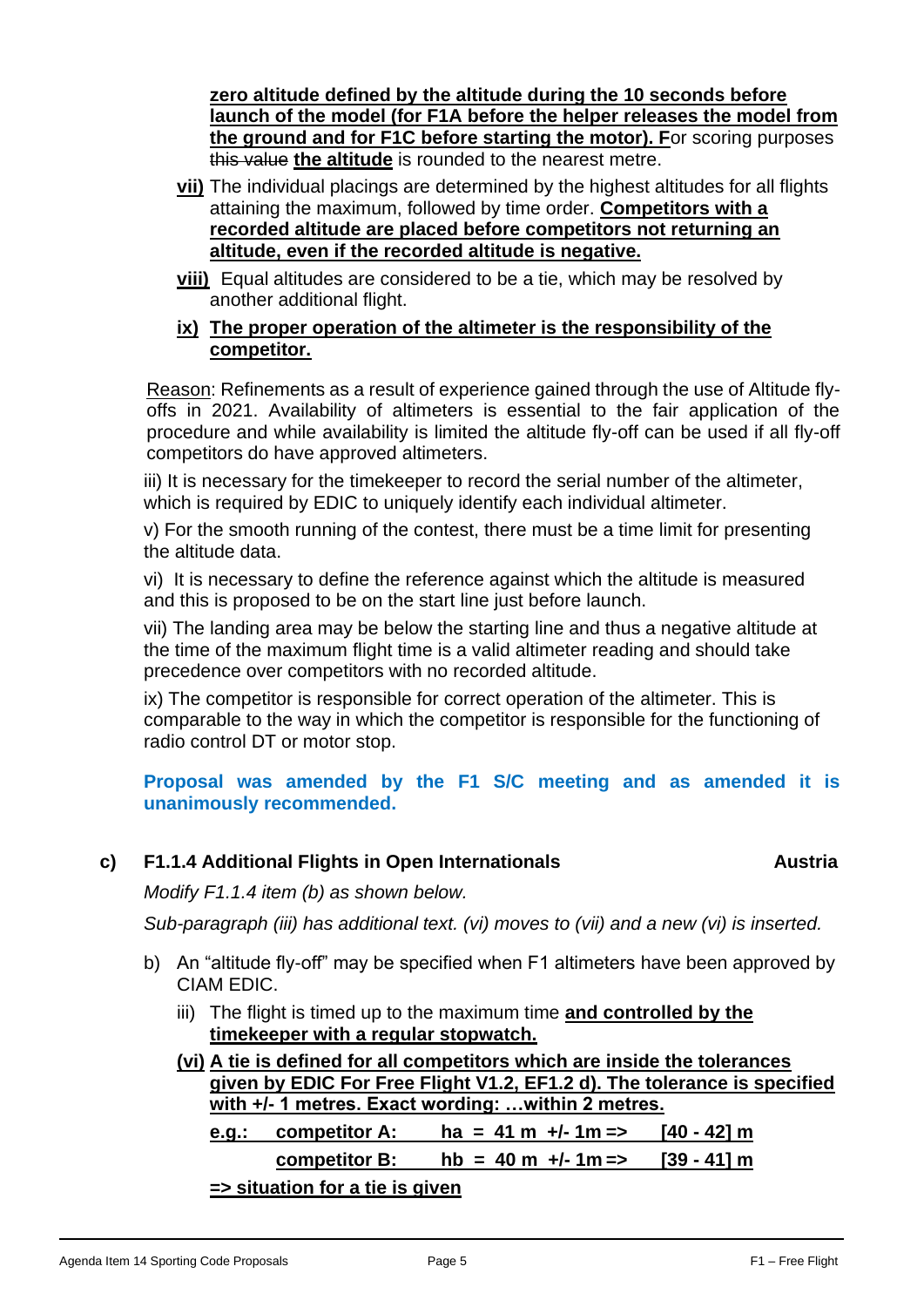**(vii)** Equal altitudes are considered to be a tie, which may be resolved by another additional flight.

Reason: In altitude, fly-off height is the main parameter to determine the winner. The tolerance for the correct measurement of altitude is defined in:

#### EF1.2 Altimeter Specification

d) The accuracy of the altitude measurement should be within 2 metres or 0.5% of altitude, whichever is the greater. This should be maintained over a temperature range of -10°C to +50°C with a working range of at least 1000 metres from sites at up to 2000 metres altitude.

Using the smaller and absolute value, "within 2 meters" <=> +/- 1m, is a useful compromise to get a result.

Using the value read from the altimeter rounded to the next metre is equivalent to accepting a measurement mistake which is well known.

All technical measurements are subject to measurement errors which are well known from the certification procedures of the devices. A good example is Speed measurement in road traffic by police. To punish the traffic offender the measurement result minus the tolerance is taken.

We are ignoring a well-known measurement mistake to create a champion. That is not fair and useful to our sport!

# **Discussed by the meeting and concluded refer back to EDIC and F1SC for review of accuracy.**

# **d) F1.1.4 Additional Flights in Open Internationals Austria**

*Modify F1.1.4 by completely deleting section (b) as shown below.* 

*This proposal is intended to apply to F1A, F1B and F1C classes. Since it refers to the general rule at the beginning of the F1 Volume, it has only been included once in the Agenda. Similarly the reason and supporting data have only been included once.*

- a) A non-standard procedure must be used ONLY for these exceptional reasons of strong winds, poor visibility, inadequate field space, or unavailability of the field for continuation on the following day.
- b) An "altitude flyoff" may be specified when F1 altimeters have been approved by CIAM EDIC:
	- i) The procedures for a regular additional flight for the class are followed
	- ii) A maximum flight time is defined which should be at least two minutes.
	- iii) The flight is timed up to the maximum time
	- iv) For all competitors attaining the maximum flight time, the altitude of the model at the maximum flight time is read from the altimeter and for scoring purposes this value is rounded to the nearest metre.
	- $\overrightarrow{v}$  The individual placings are determined by the highest altitudes for all flights attaining the maximum, followed by time order.
	- vi) Equal altitudes are considered to be a tie, which may be resolved by another additional flight.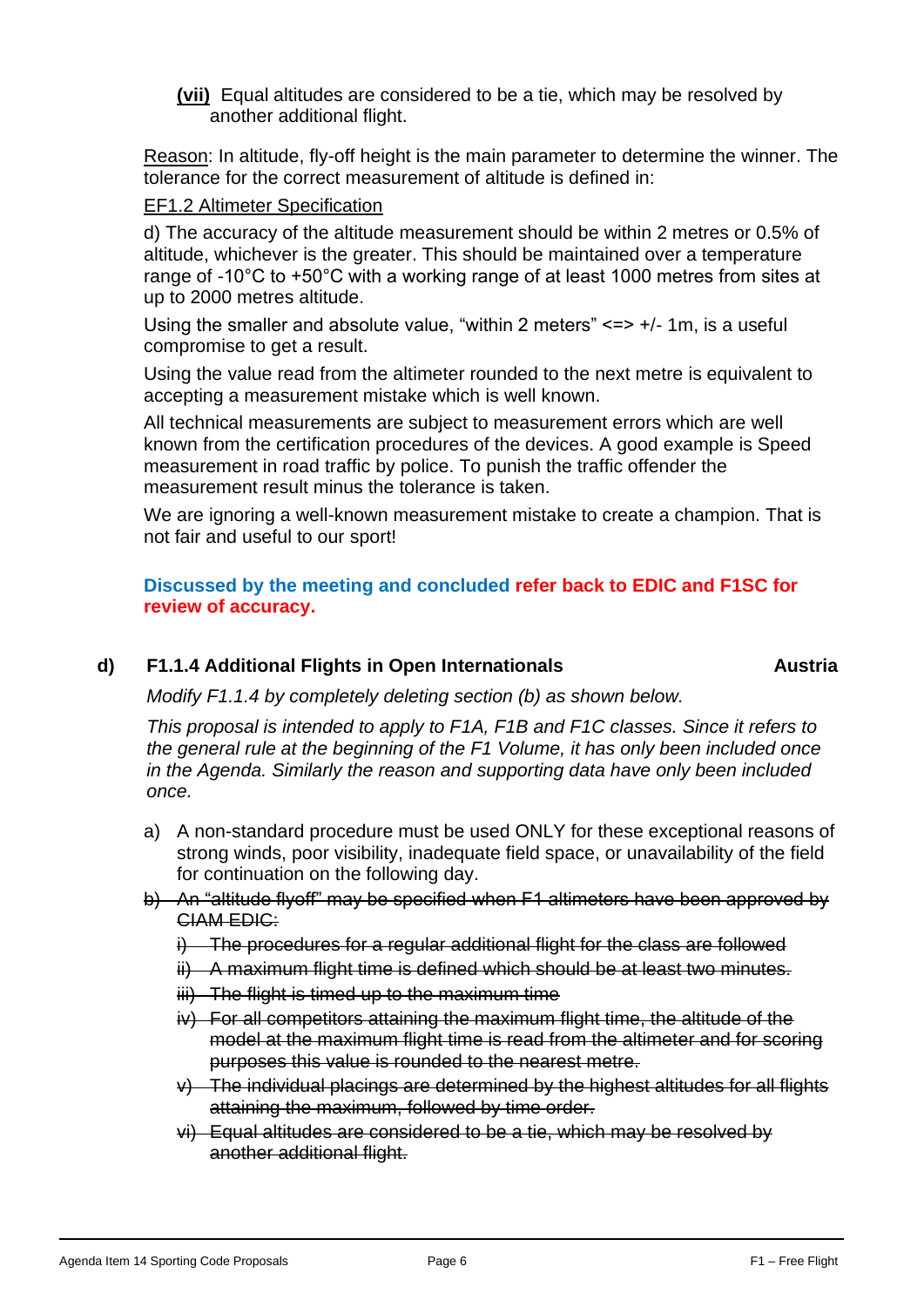Reason:

1. Beginning of a flight

No altimeter can one-to-one and onto determine the beginning of an official contestflight of an F1A glider. Altimeters can determine a peak in altitude which is not inevitable the "the release of the model from the launching cable".

Beginning of timing is defined in 3.1.9 Timing (for F1A).

a) See F1.2.

b) The timing of flights is limited to the maximum durations specified in 3.1.7 and 3.1.8 and relevant sections for F1B and F1C. The total flight time is taken from the release of the model from the launching cable to the end of the flight.

Additionally, "F1.1.4 Additional Flights in Open Internationals" is in collision with this rule!

# 2. Mistake in measurement

"F1.1.4 Additional Flights in Open Internationals" is not defining any applicable certifying procedure which includes:

| $\triangleright$ measurement error: e.g.: +/- 0.5m |                                          |  |  |  |
|----------------------------------------------------|------------------------------------------|--|--|--|
| $\triangleright$ quality standard:                 | $1st$ test: 20 pieces                    |  |  |  |
|                                                    | yearly anonymized test of min. 10 pieces |  |  |  |

# 3. Incomplete rule/procedure to use altimeters

"F1.1.4 Additional Flights in Open Internationals" is not defining any complete procedure to use certified altimeters. Because no measurement error is defined a tie is a lottery. Timekeepers were instructed by the manufacturer of "ALL-TEE" to a procedure which is not regulated in "SECTION 4C – MODEL AIRCRAFT – F1 – FREE FLIGHT".

*Technical Secretary Note: There is further supporting data which can be found in Annex 7a.* 

# **Withdrawn by Austria**

# **e) F1.2.6 Time recorded F1 Subcommittee**

*Modify F1.2.6 as shown below:*

The time **duration of the flight** recorded is the mean of the times registered by the timekeepers, rounded to the nearest whole number of seconds to the resulting mean time (0.5 second rounded up to the second above) unless the difference between the times registered shows evidence of an error in the timing, in which case the organiser will determine, with the FAI Jury, which time will be registered as the official time or what action should be taken.

Reason: To clarify that this definition relates to the time of a flight and not the time of motor runs which are defined in the class specifications.

**Proposal is unanimously recommended**

# **f) F1.2.7 Electronic evidence of flight time F1 Subcommittee**

*Modify F1.2.7 as shown below. Note also the changed paragraph structure:*

In Fly-offs, electronic time and altitude recording devices may be used mounted in or on a model. Such devices must be commercially available with an altitude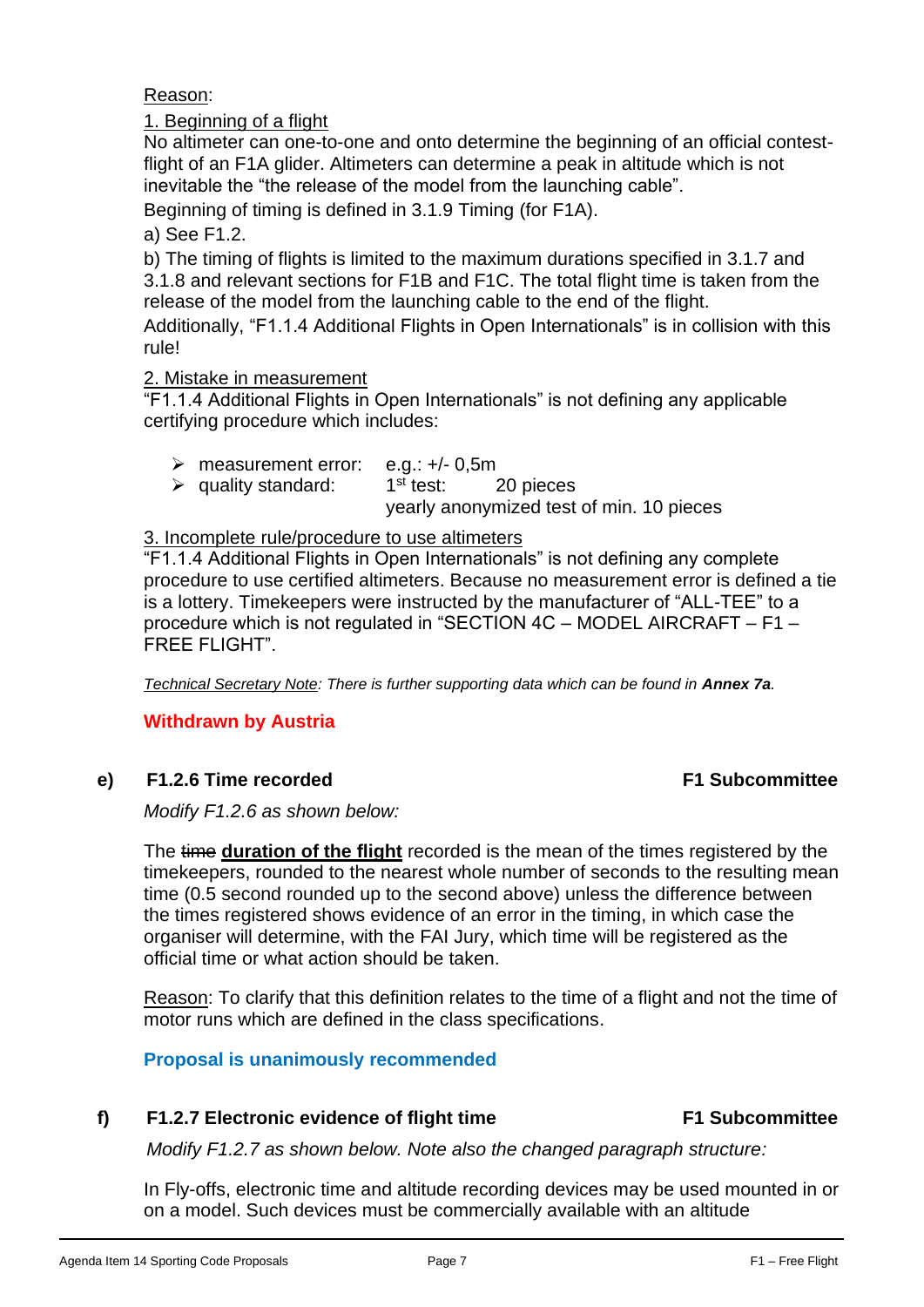measuring frequency of at least 2 Hz and display equipment like a computer, tablet or smart phone equipped with graphing software must be available to produce a time-altitude graph of the recorded flight. The responsibility of the use and correct functioning of such devices rests with the competitor.

The use of an altimeter is voluntary.

#### **If the competitor is using an EDIC-approved altimeter then this must be shown to the timekeeper before the flight for the timekeeper to record the serial number marked on the altimeter and to confirm that for the first additional flight it shows the empty memory indication.**

**Competitors using altimeters which are not EDIC-approved must follow the following procedure.** Prior to each fly off, participants with (reserve) models equipped with such recording devices being switched on, should position their model(s) at ground level no more than 5 metres from their assigned starting pole. Upon instruction of the contest director, the participant will have to lift the model(s) from the ground and hold the model(s) elevated a number of times, the number and duration of these movements is decided by the contest director thereby generating a unique altitude-time signature.

In case of a flight-time related dispute, the competitor automatically may proceed to the following fly off round. Any dispute must be marked on the competitor's scorecard for that fly off round. After the last fly off but no later than 30 **60** minutes from the end of the last fly off, the jury will ask the competitor who filed the dispute to read out the altimeter data and present the altitude versus time graph. The jury will check the signature in the graph and determine the flown time for the fly off round for which a dispute has been filed. If the moment of launch, landing and flight time can be clearly established and the correct signature is present, the flight time will be recorded for the final result. If any one of these conditions is not met, the timekeeper's time of the disputed fly off round will be used as the score for that fly off round. If this time is less than the maximum flight time set for that particular fly off round, any subsequently flown fly off rounds will be cancelled for that competitor. In case of a protest related to the altimeter generated flight time, the altitude graphs must be made available to the jury. Failure to do so will result in the time keeper's recorded flight time being the official score.

Reasons: To simplify the procedure for competitors using an EDIC approved altimeter by removing their need to creature the altitude signature.

To increase the time limit for return of altimeters from a fly-off which might have been for a long flight.

**Proposal is unanimously recommended**

# **g) F1.2.7 Electronic evidence of flight time Serbia**

*Modify F1.2.7 as shown below:*

In Fly-offs, electronic time and altitude recording devices may be used mounted in or on a model. Such devices must be commercially available with an altitude measuring frequency of at least 2 Hz and display equipment like a computer, tablet or smart phone equipped with graphing software must be available to produce a time-altitude graph of the recorded flight **in accordance with the EDIC approval**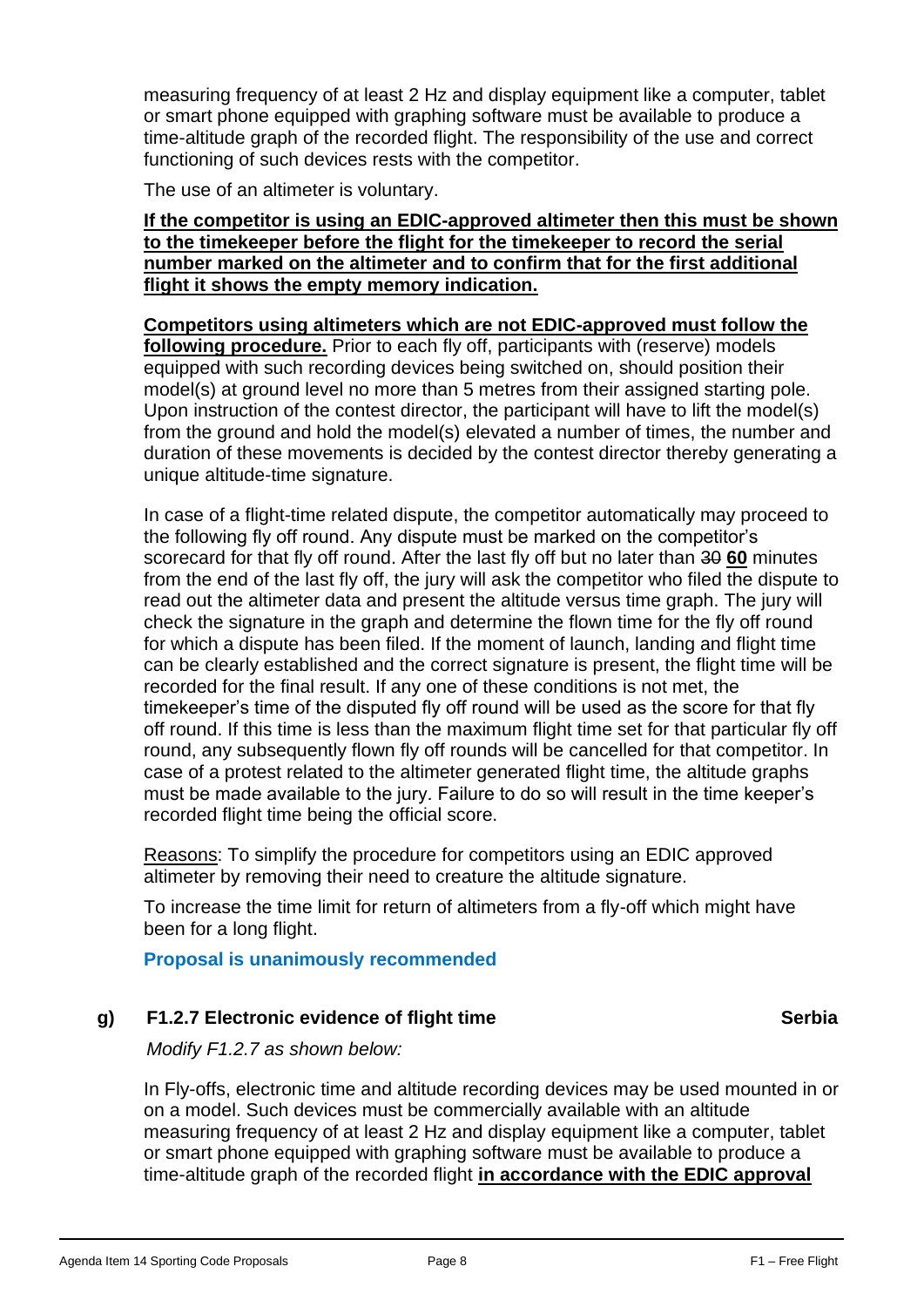**for a particular device and software**. The responsibility of the use and correct functioning of such devices rests with the competitor.

## The use of an **electronic** altimeter is voluntary. **All fly-off participants shall agree prior to the fly-off to use electronic evidence of the flight time. The event organiser shall provide at least one independent person, who is not a competitor, qualified to deal with electronic altimeters and to read and interpret required saved data.**

Prior to each fly off, participants with (reserve) models equipped with such recording devices being switched on, should position their model(s) at ground level no more than 5 metres from their assigned starting pole. Upon instruction of the contest director, the participant will have to lift the model(s) from the ground and hold the model(s) elevated a number of times, the number and duration of these movements is decided by the contest director thereby generating a unique altitude-time signature. … *the remainder of this paragraph remains unchanged.*

# **Electronic evidence of flight time as a non-standard method of fly-off shall not be used earlier than two hours before the official sunset.**

Reason: Original wording of this rule resulted in different understanding of its implementation in first Cat 2 contests where it was applied. This caused certain dissatisfaction of participants and loss of confidence in correctness of this method and used devices and software. It is necessary to clarify tasks and procedures of conduction of fly-off by use of electronic altimeters and make sure that the used devices are in accordance CIAM standards. Also they should be commercially easy available to secure equal participation of competitors from different countries.

# **Withdrawn by Serbia**

# **h) F1.2.7 Electronic evidence of flight time Austria**

*Delete the heading and the entire section.*

*The deletion has not been shown below as the section has been reproduced in the two items above.*

Reason: No altimeter can one-to-one and onto determine the beginning of an official contest-flight of an F1A glider. Altimeters can determine a peak in altitude which is not inevitable the "the release of the model from the launching cable".

Beginning of timing is defined in 3.1.9 Timing

a) See F1.2.

b) The timing of flights is limited to the maximum durations specified in 3.1.7 and 3.1.8. The total flight time is taken from the release of the model from the launching cable to the end of the flight.

And "F1.2.7 Electronic evidence of flight time" is in collision with this rule!

- ➢ standard models without zoom or bunt launch produce no peak in pressure at the moment of releasing the starting cable => the start point cannot be defined by altimeter
- $\triangleright$  damaged high-end models needs to be launched like standard Model => launch produces no peak in pressure at the moment of releasing the starting cable => the start point cannot be defined by altimeter
- $\triangleright$  this happened more than 1 time at WCH and ECH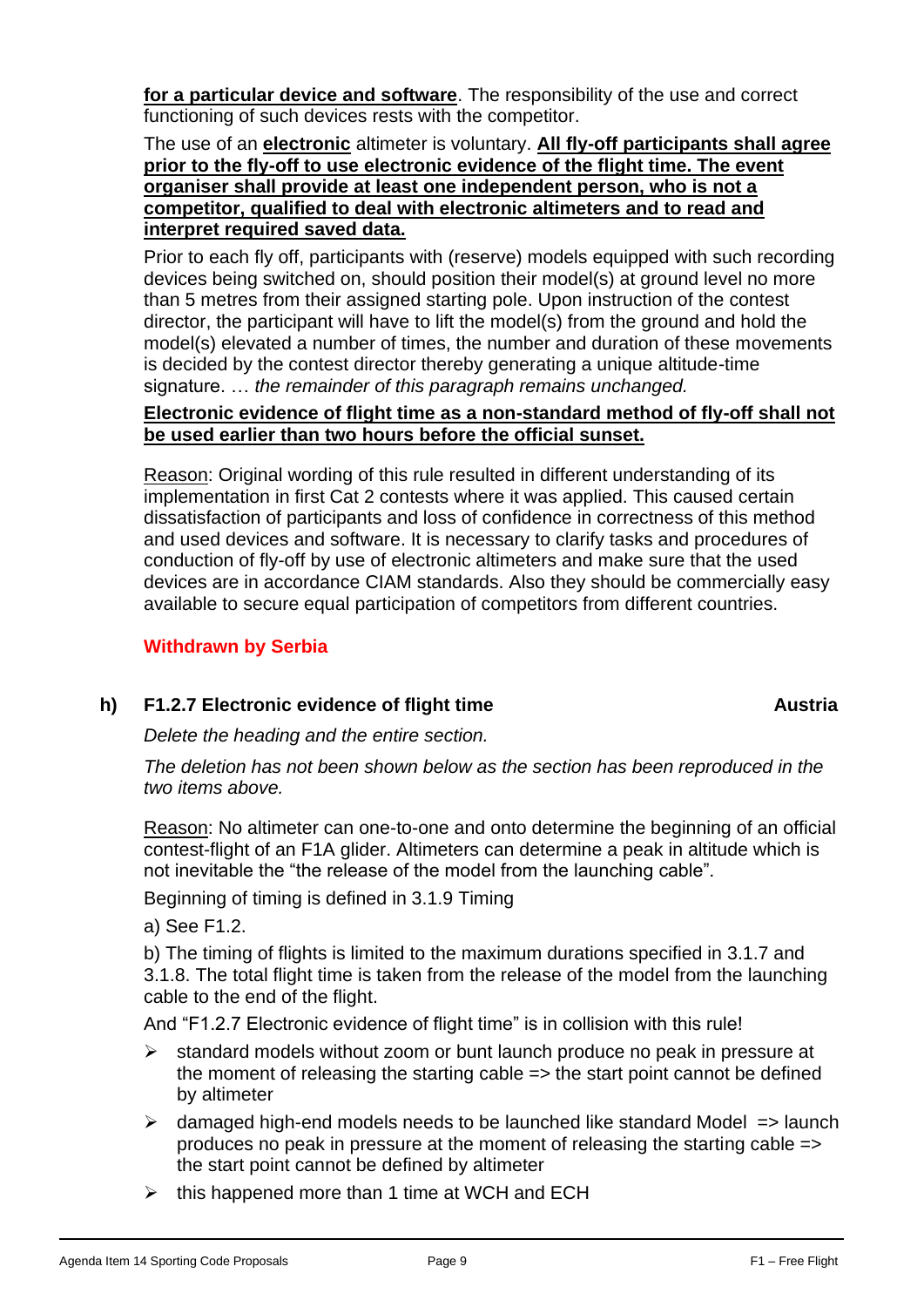- $\triangleright$  starting line breaks and model makes the launch and the flight as normal, but the line and flag are still connected to the hook  $\Rightarrow$  altimeter recognize a normal flight
- $\triangleright$  starting line falls off 10 s or even later after launch (this happens some time)

*Technical Secretary's Note: This proposal is intended to apply to F1A, F1B and F1C classes. Since it refers to the general rule at the beginning of the F1 Volume, it has only been included once in the Agenda. Similarly the reason (which refers to F1A) and supporting data have only been included once.*

#### **Withdrawn by Austria**

## **i) F1Q Electric Power: 3.8.8 Classification F1 Subcommittee**

*Modify 3.8.8 (c) as shown below:*

c) The organiser will establish a 10**7** minute period during which all fly-off competitors must launch their model. Within these 10**7** minutes the competitors will have the right to a second attempt in the case of an unsuccessful first attempt for an additional flight according to 3.8.5. Starting positions will be decided by draw for each fly-off.

Reason: This brings F1Q into line with F1A, F1B, F1C and F1P in having a 7 minute period for the additional flights. The 7 minute change was made in 2017 for the other classes and the extension to F1Q was missed when F1Q became an official class in 2018.

**Proposal is unanimously recommended**

#### **j) F1S Small Electric Power 'E36': 3.S.1 Definition F1 Subcommittee**

*Modify 3.S.1 with the addition as shown below:* 

Model aircraft which is powered by an electric motor(s) and in which lift is generated by aerodynamic forces acting on surfaces that remain fixed in flight except to dethermalise. **No control surface movements are allowed during flight.**

Reason: To clarify that the requirement for fixed surfaces also excludes control surfaces.

## **Proposal is unanimously recommended**

**k) Annex 4 – Free Flight Ranking F1 Subcommittee**

*Modify Section 4: Points from events with the deletions and addition as shown below:* 

For every event the competitors' scores will consist of two components:

a) A results component. This consists of points awarded on the same basis as World Cup points for competitors finishing in the top half or top 24 of the results list. Bonus points are given in accordance with the current World Cup bonus allocation.

b) An event ranking position component. This measures how well the competitor has performed in an event compared to the result which would be expected from his current position in the ranking.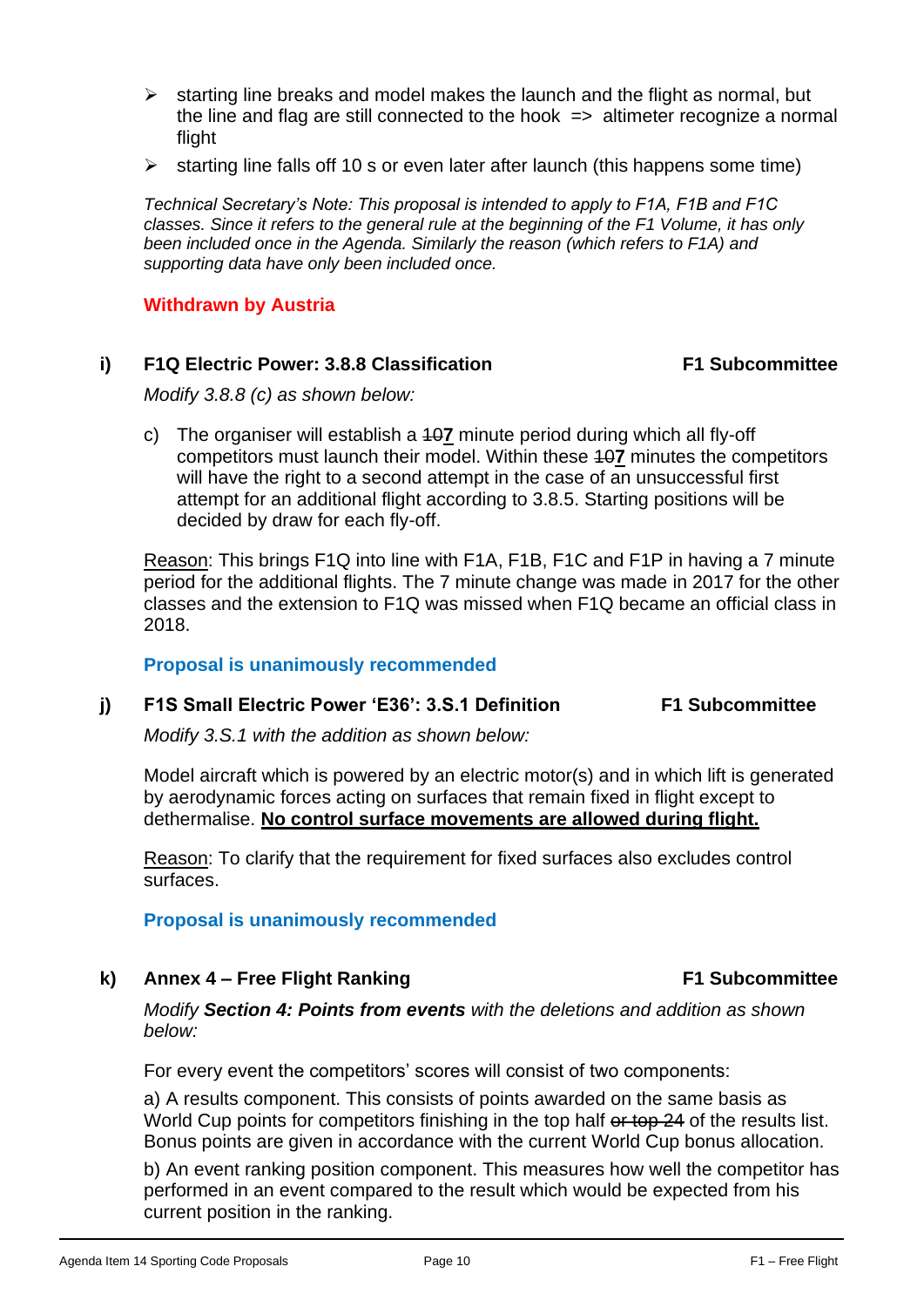To calculate this all the competitors in the competition are placed in the order in which they appear in the current ranking. Any competitors not previously on the ranking list will be assumed to be equally placed at the bottom of the ranking list. Each competitor is allocated points according to the difference between their actual position in the competition and the position calculated according to the ranking list. One point is **Ten points are** awarded for every 3 places different, positive if placed better than ranking position, negative if below ranking position.

Reason: To bring the ranking definition into line with World Cup changes.

The change in (a) is for always awarding points to the top half of the results list.

The change in (b) is to increase the position points by a factor of 10 to correspond the upgrading of the World Cup results points (which changed from 50 to 500 for first place).

Both changes had been incorporated in the software calculating the ranking results at the time of the World Cup changes (2017) but the definition was not updated in the Sporting Code.

**Proposal is unanimously recommended**

*Volume F2 Control Line begins overleaf*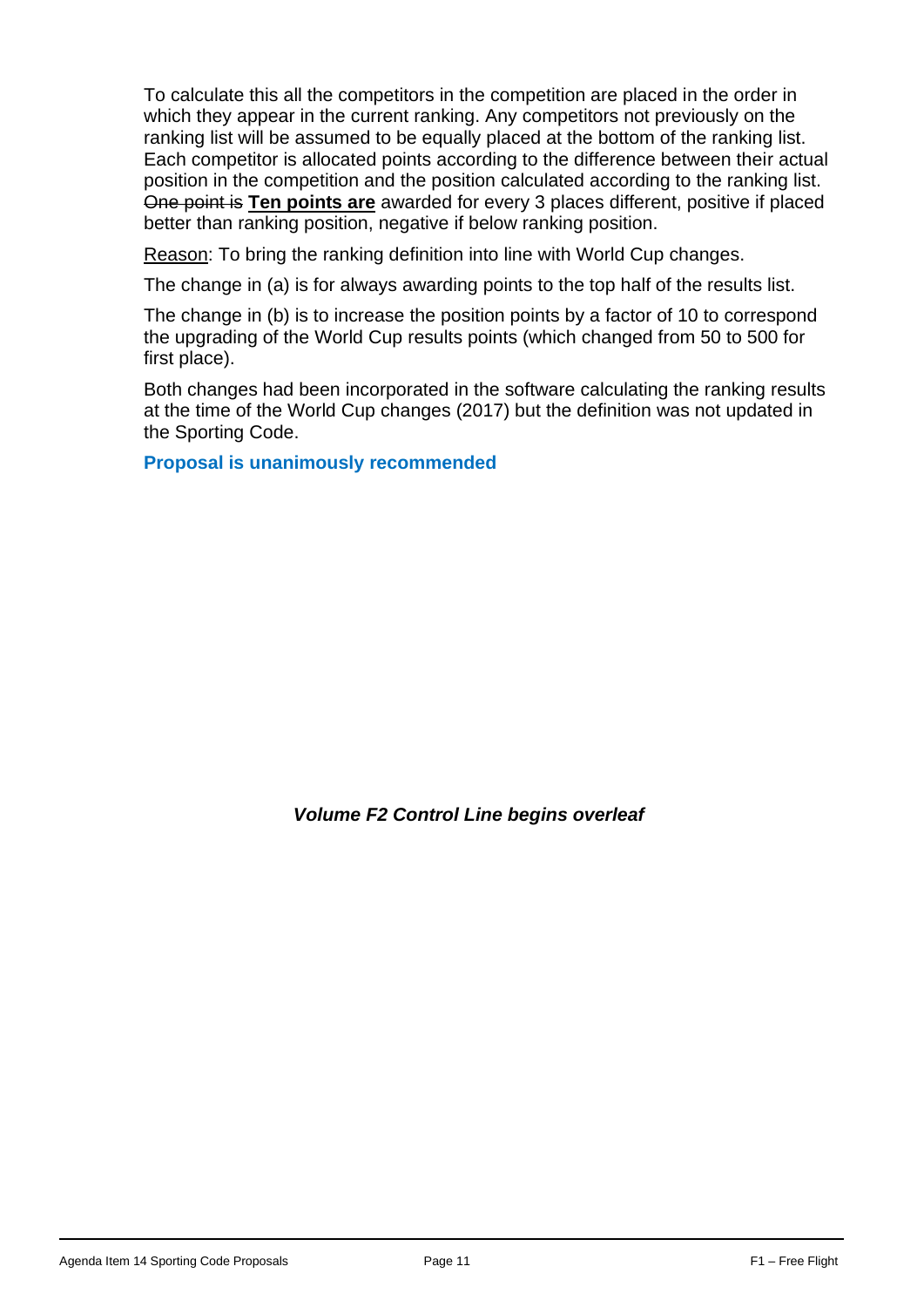# **14.4 Section 4C Volume F2 – Control Line**

# **F2B – Control Line Aerobatics**

**a) 4.2.7 Contest Flights F2 Subcommittee & Switzerland**

*Clarification to a previous error in (g):*

- g) If, when making his second attempt for the respective round, any of the following occurs:
	- i) the competitor did not pass through the entrance to the contest flight circle within 2 **3** minutes of being officially called;

Reason: The 2 minutes time limit in 4.2.7 g) i) does not match the limit indicated in 4.2.7 d) i) and is contradictory to 4.2.13 a) Starting procedure.

## **Proposal is unanimously recommended**

# **b) Annex 4J – F2B Manoeuvre Diagrams F2 Subcommittee & Switzerland**

*Replace 4.J.14 Four-leaf clover manoeuvre diagram (Rule 4.2.15.16):*



Reasons: Clarification with added dotted lines showing manoeuvre entry and horizontal segments flight tracks.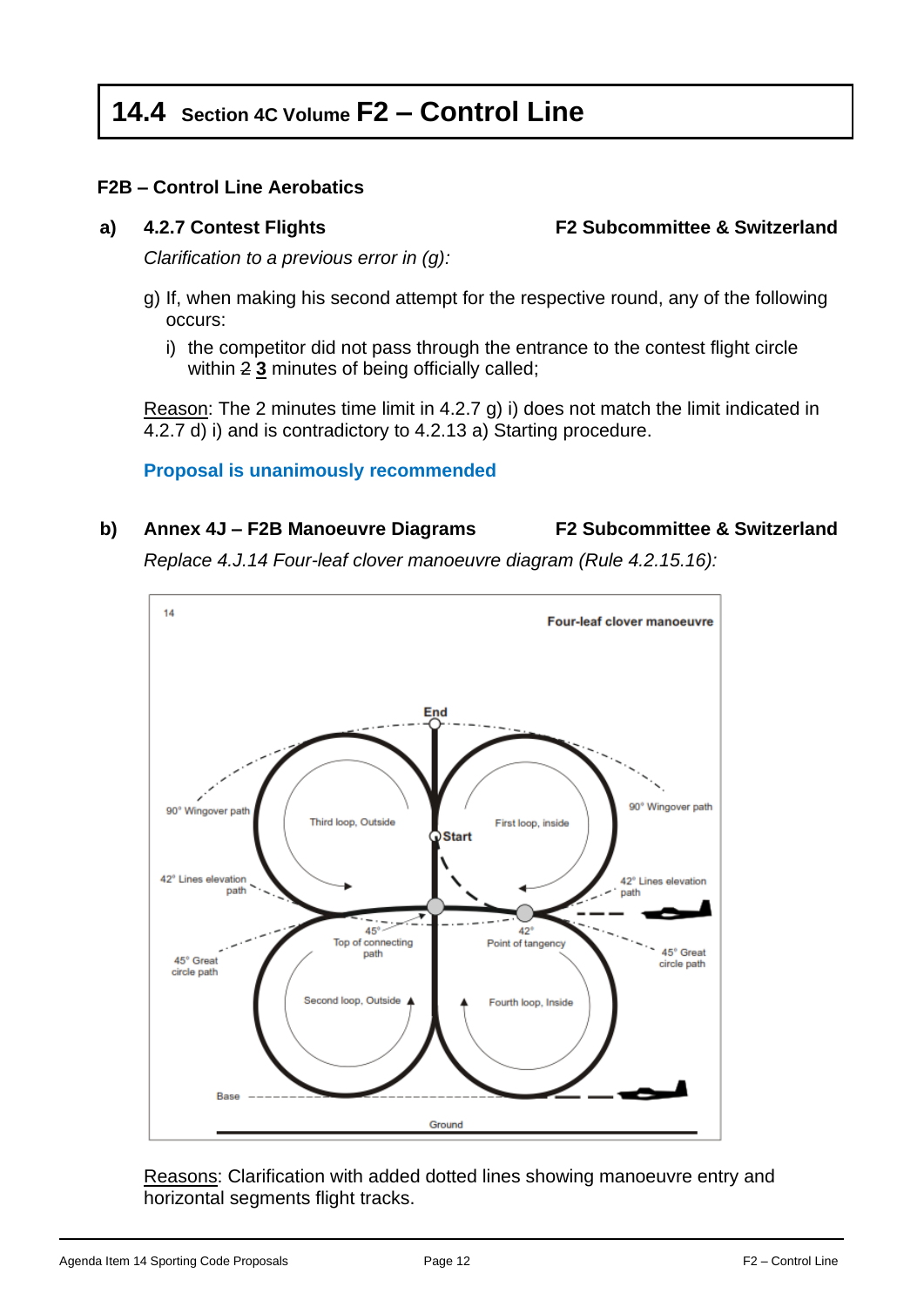## **Proposal is unanimously recommended**

## **F2C – Control Line Team Racing**

#### **c) 4.3.5 Organisation of Races** The Netherlands

*Replace the entire section b) with the paragraphs as shown below: Delete the second paragraph, amend the third and final paragraph of b) and add new paragraphs.*

- b) When a qualifying race does not contain three teams as per rule 4.3.5 a), the judges shall ask for volunteers (from different nations in case of World or Continental Championships) to allow the remaining race to start with three teams. **will invite team(s) who already have an official result in the ongoing round, to fill the vacancies in order to allow the remaining race to start with three teams.**
- **The teams that fill in the vacant spots in the heat, accept that the official result that they had achieved in the ongoing round, will be replaced by the result they achieve in the heat they enter. These teams are defined as vacancy filling teams.**
- **Only teams that have an official time in the ongoing round or a number of laps flown, can opt for filling up the remaining heat in the ongoing round. Teams that have been disqualified in the ongoing round, or did not start in this round, cannot apply for filling in vacancies in the heat concerned.**

**All teams, originally drawn, granted a re-flight or accepted vacancy filling teams will be treated as all other teams that have flown in the ongoing round.**

**In the case of World or Continental championships, the vacancy filling team(s) must have a different nationality from other already accepted teams in the heat.**

**If there are more teams willing to opt for vacant places in the heat than available, the team that has achieved the best result in the ongoing round (fastest time or flown most laps) gets the right to fill in vacancies first. In the case where candidate teams achieved equal results in the ongoing round, the Judges shall conduct a blind draw amongst the candidates concerned.**

If there are sufficient or more volunteers for a qualifying race, the Judges shall conduct a blind draw to start the race with three teams and shall conduct a separate draw teams for the segment choice order. The volunteer team(s) shall not be eligible to have a time registered or to be granted a re-flight from this race.

- **b) i) When a qualifying race does not contain three teams per rule 4.3.5.a), the judges shall ask for volunteers (from different nations in the case of World or Continental Championships) to allow the remaining race to start with three teams.** 
	- **( ii) Teams shall have a maximum of 10 minutes after the judges call for volunteers to register their interest.**
	- **( iii) Teams that were either disqualified or did not fly in the current round are not permitted to volunteer.**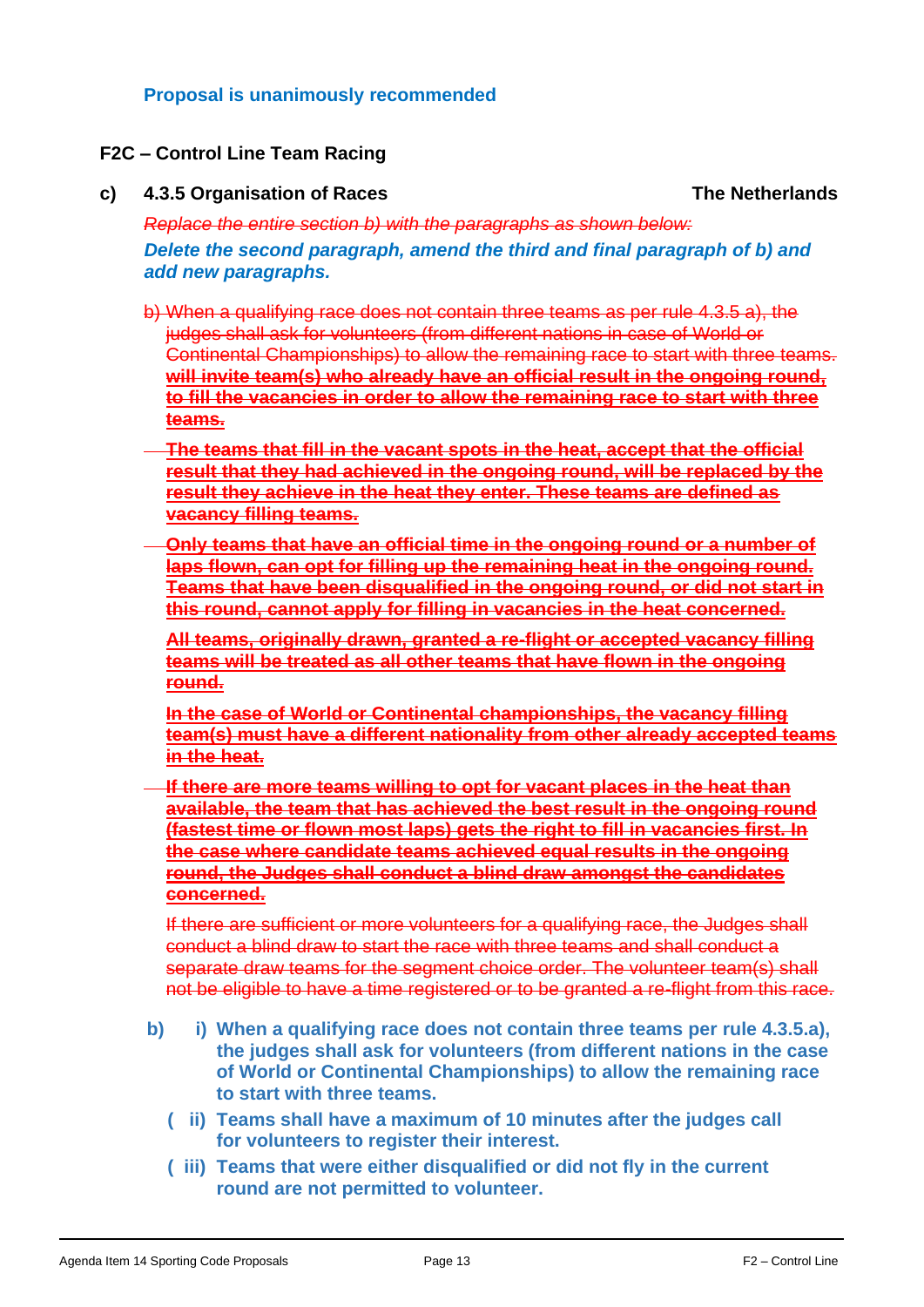- **( iv) Any volunteer team shall have its existing result in the current round cancelled and replaced by its later result.**
- **( v) In order to fill the vacant places, the judges shall select the volunteer team(s) in descending order of their existing results in that round.**
- **( vi) In the case where two or more volunteer teams have identical existing results then a blind draw shall take place to establish which volunteer team(s) fill the vacant places.**
- **( vii) Volunteer and originally drawn teams shall be treated equally.**
- **( viii) The Judges shall conduct a separate draw for the segment choice order.**
- **(…ix)**If there are insufficient volunteers vacancy filling teams, the competing team(s) will be allowed to start the race with fewer than three teams to complete their qualifying or semi-final race.

Reason: The current ruling of asking for volunteers is not in conjunction with good sportsmanship. In a sport, the rules are organised in such a manner that whoever enters a race, does that with the intention to get the best ranking result for him or his team. In the case of asking for volunteers, the rules introduce teams in a race who have no interest in the result of their effort, other than preventing their fellow official opponents in the race to realize a good result. This problem is mentioned in par. 4.C.6.5 of the Judges guide, in which judges are called upon to not accept candidate volunteers who have an 'obvious interest' in blocking good results of their opponents.

This clearly demonstrates that the current construction in which only bad intentions can lead to bad flying should be replaced by the proposed system, where all teams that enter the last heat in a round, start with teams that have all the equal target, to achieve the best official result in the ongoing round. More teams will opt for an opportunity to improve their result from the round, this will lead to less races with less than three teams at the start, making the heats result more in line with the effort all other teams in a round had to do. Asking for teams to volunteer and risk their costly equipment with no benefit other than ruining another team's race is simply not fair.

*In case If this amendment is accepted by Plenary in the voting, rule 4.C.6.5 in Annex 4C (the F2C Judges Guide) will need to can be deleted.*

**Proposal was amended by the F2 Technical meeting and as amended it is unanimously recommended**

## **F2D – Control Line Combat**

## **d) 4.4.15 Individual and Team Classification F2 Subcommittee**

*Regarding Fly-offs, insert an additional sub-paragraph to h) as shown below:*

h) In the event of a tie for second or third place, the equal placed flyers shall take part in a fly off, during which they shall be allowed only one loss. In the event of a tie for third place after a fly-off for second place then there shall be a new fly-off for third place.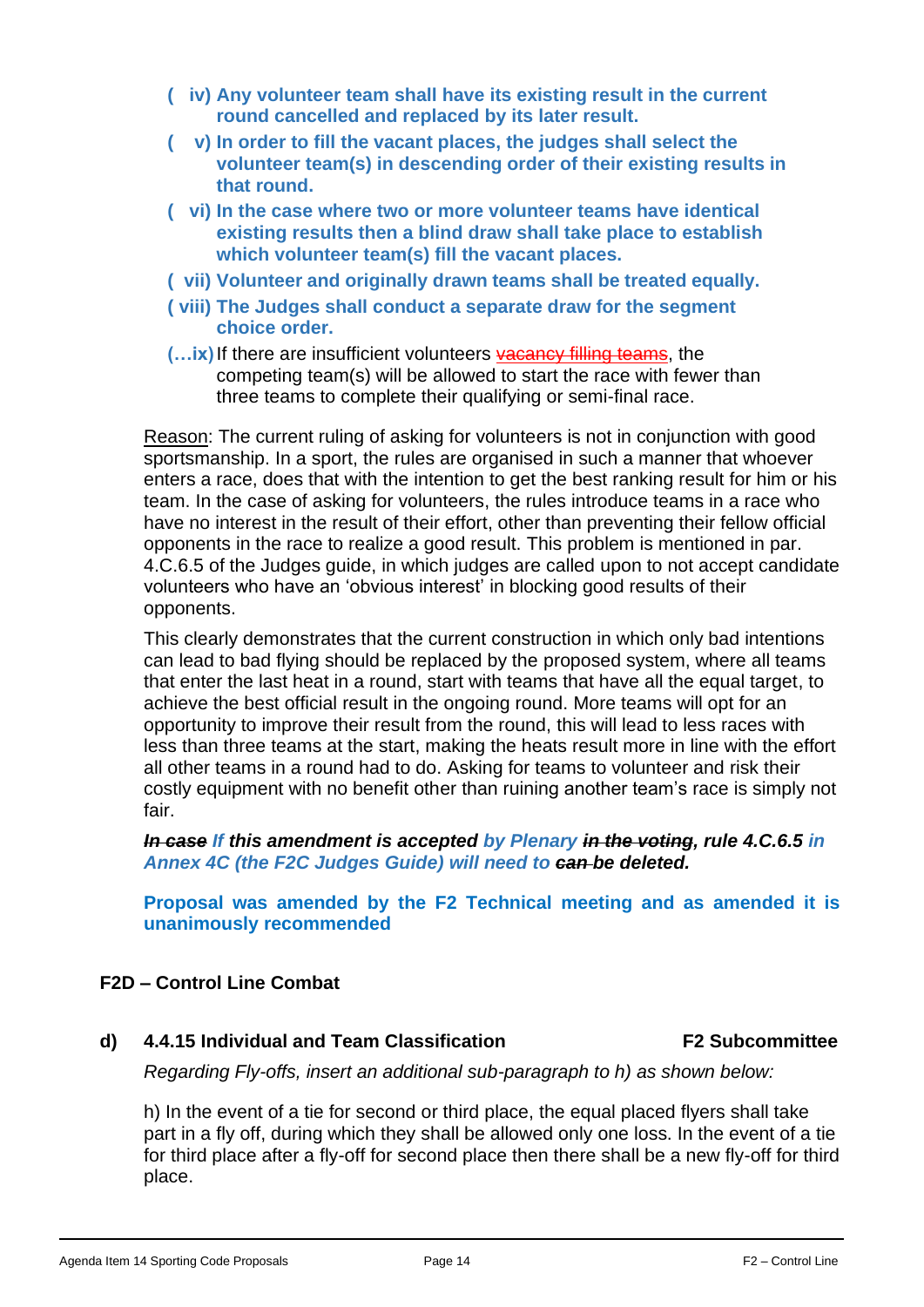**The pilots taking part in a fly-off are to be of equal status and must be treated as all of equal status as such. and no consideration should be taken into account if they have met earlier in the competition or if they are of the same Nationality/Team.**

**It has no bearing in a fly-off if the pilots have met earlier in the competition or if they are of the same nationality or team.**

Reasons: Clarification regarding a fly-off for second or third place**.**

**Proposal was amended by the F2 Technical meeting and as amended it is unanimously recommended**

## **Annex 4D – Class F2D Judges Guide**

**e) 4.4.13 Penalties and Disqualification F2 Subcommittee**

*Add additional text at the end of section C, sub-paragraph t) as shown below:*

#### **Rule 4.4.13 Penalties and Disqualification**

#### **C. A competitor will be disqualified from the heat:**

t) For example, any tampering with the streamer in any way, shape or form can result in a disqualification. This rule can also be used to disqualify a competitor for any other breach of the rules that is not covered in a separate paragraph.

**If the mechanic picks up the opponent's model by mistake and then puts it back on the ground when they realise their mistake, no penalty shall be given unless it creates an unfair situation and affects the opponent in a negative way.**

**If the mechanic picks up an opponent's model by mistake and immediately puts it back on the ground then no penalty shall be given unless an unfair situation has been created that negatively affects the opponent.**

Reasons: Clarification.

**Proposal was amended by the F2 Technical meeting and as amended it is unanimously recommended**

#### **Annex 4K – F2G Control Line Electric Speed**

#### **f) 4.K.2 Characteristics of a Speed Model … Electric Motor(s) F2 Subcommittee**

*Modify this section (sub-paragraphs d) and e)) with the deletions and addition of the text as shown. Consequential renumbering of the remaining sub-paragraphs:*

- a) Maximum off-load voltage of power supply 42 V
- b) Maximum weight of battery (or batteries) 200 g (incl. battery cables and connectors)
- c) Minimum total projected area 5.0 dm2
- d) Maximum total projected area 6.0 dm2 **Maximum model weight with battery 600 g.**
- e) Maximum wing loading 100 g/dm2
- f) Maximum wingspan 100 cm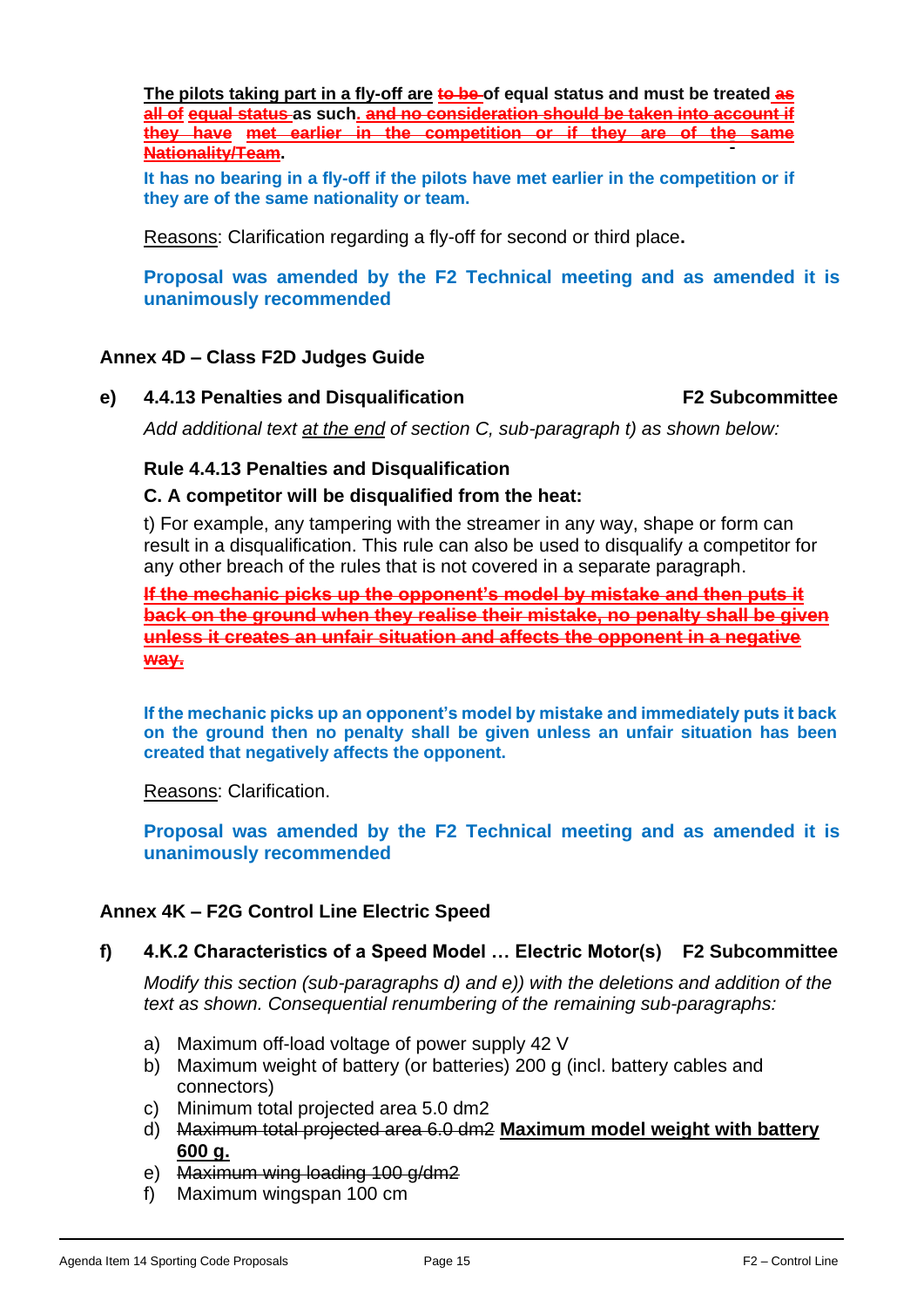Reason: Removing the wing loading requirement make it possible use easily available F2A model parts. Reverting to a maximum weight of 600g simplifies the rules.

**Proposal is unanimously recommended**

# **g) 4.K.2 Characteristics of a Speed Model … Electric Motor(s) F2 Subcommittee**

*Amend the original sub-paragraph h) with the deletion and addition of the text as shown. If the previous item is accepted, renumber this sub-paragraph as g):*

h) For safety reasons a radio control system as defined by CIAM General Rules B.1.2.2 c) may be used to control the start of the motor, in-flight power and the shutdown of the motor. A person other than the pilot may operate this system. **The system may be operated by the pilot or assigned mechanics/helpers an assigned mechanic/helper.**

Reasons: The change is required in order to **clarify** that in F2G the pilot may control in flight power and the shutdown of the motor using a 2.4Ghz radio control system. This is a safety issue; control of this function by the pilot does not give him any performance advantage.

**Proposal was amended by the F2 Technical meeting and as amended it is unanimously recommended**

# h) 4.K.3 Diameter of Control Lines F2 Subcommittee

*Amend sub-paragraph a) as shown below:*

a) Only two-line control is allowed, minimum control line diameter is 0.40 **0.45** mm with a tolerance of minus 0.011 mm.

Reason: The speed achieved by F2G models has now reached the point where 0.4mm wire is insufficient size. The increase in diameter to 0.45mm ensures a suitable safety margin on wire strength.

**Proposal is unanimously recommended**

# **Annex 4E – Control Line World Cup**

## **i) 4.E.1 Classes F2 Subcommittee**

*Amend the paragraph as shown:*

4.E.1. Classes

The following separate classes are recognised for World Cup competition in Control Line: F2A (Speed), F2B (Aerobatics), F2C (Team Racing), F2F (Team Racing), and F2D (Combat) **and F2G**. (**Electric Speed**)

Reason: The performance of F2G has progressed rapidly over the past 4 years and making it into a World Cup class would raise its status and make it more attractive to competitors from more countries.

Agenda Item 14 Sporting Code Proposals **Page 16** Page 16 F2 – Control Line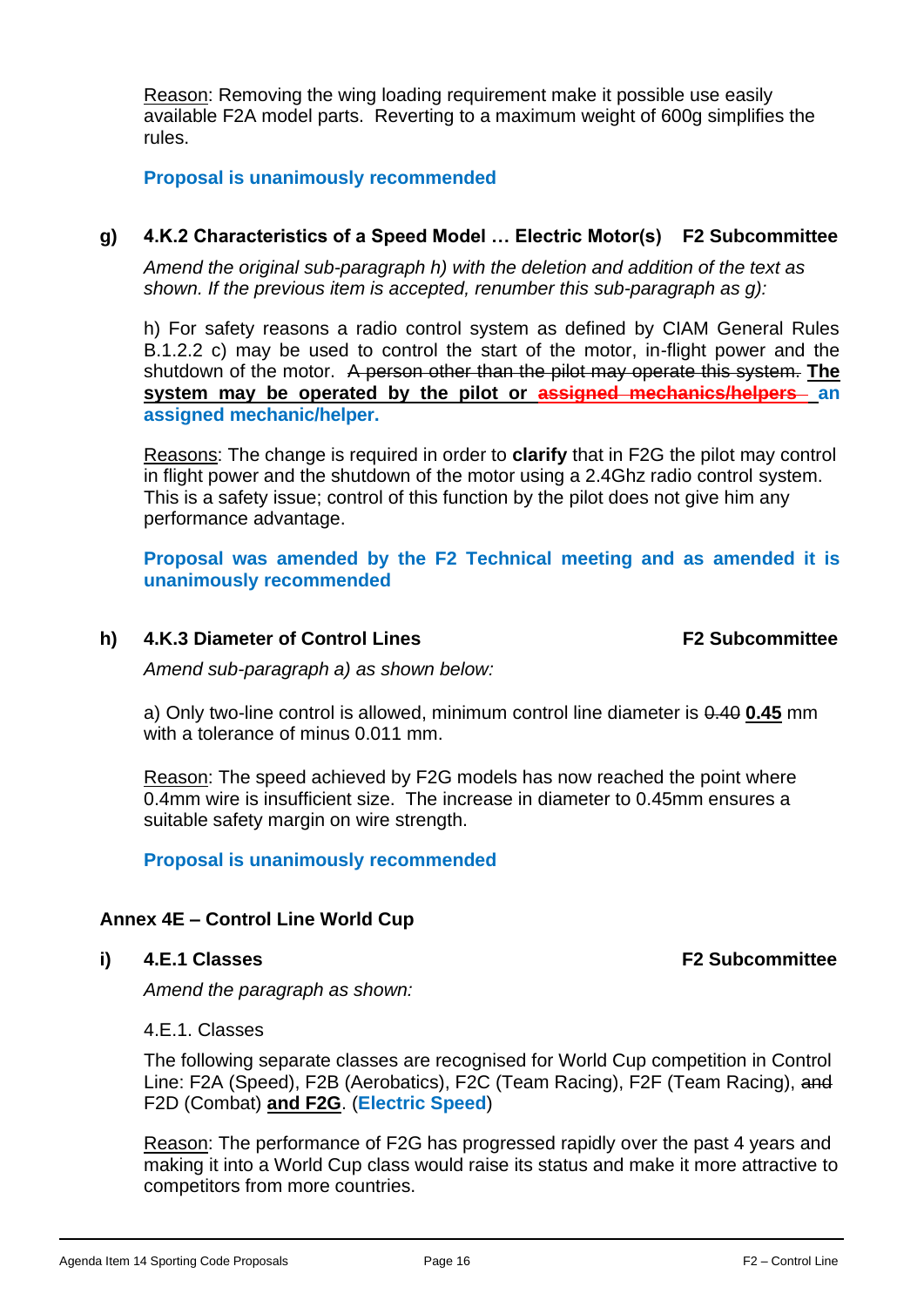*Consequential changes if proposal accepted:*

# **4.E.4. Points Allocation**

In each competition, points in a class will only be allocated if the competitors who have completed a flight in that class are from at least two different countries.

A competitor (team in F2C) has completed a flight if: • he registers a speed not equal to zero (0) in F2A **and or F2G**.

In F2A **and F2G**, the points allocated to each competitor will be the same as the achieved speed result in km/h.

**Proposal was amended by the F2 TM meeting and as amended it is unanimously recommended.**

*Volume F3 Helicopter begins overleaf*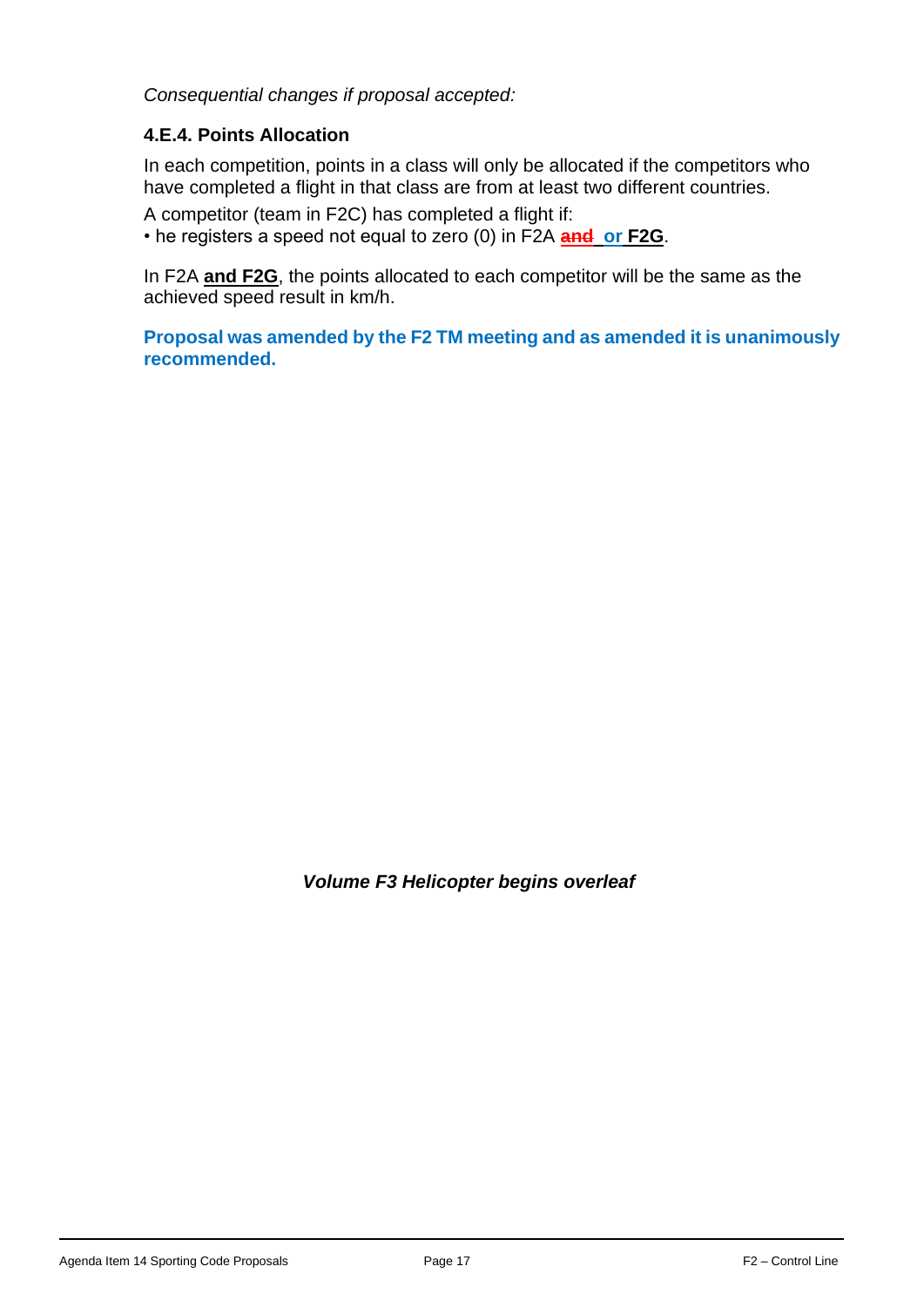# **14.5 Section 4C Volume F3 - RC Helicopter**

# **Annex 5H – RC Model Helicopter World Cup Rules**

# **a) 5H.3 Contests (F3C & F3N) F3 Heli Subcommittee**

*Amend sub-paragraph c) as shown below:*

Contests included in the World Cup must appear on the FAI Contest Calendar, and must be run according to the FAI Sporting Code. The contests eligible for a World Cup in a particular year, must be nominated before the CIAM Bureau Meeting at the end of the preceding year, and must be included in the FAI Contest Calendar. The selection of the contests should be according to the following guidelines:

a) a maximum of two contests may be selected for any one country.

b) each competitor may count only one competition from each country in Europe (taking the better score for any European country in which he has scored in two competitions).

c) at least three (3) **judges and no more than five (5) judges** have to be appointed for each judges' panel. **If three judges are used, no scores will be deleted. By using four or five judges the highest and lowest scores of each manoeuvre will be deleted.**

**If only three (3) judges are used, all marks will be counted for the score of the round. By using four (4) or five (5) judges the highest and lowest mark of each manoeuvre will be discarded.**

Reason: Clarification is needed because it was not mentioned in the Sporting Code.

**Proposal was amended by the Bureau meeting and as amended it is unanimously recommended.** 

## **F3N – RC Freestyle Aerobatic Helicopters**

#### **b) 5.11.7 Scoring <b>F3** Heli Subcommittee

*Add a sentence at the end of the first paragraph in this section as shown below.*

The number of judges is at least three, and no more than five. At least 20% but not more than 40% of the judges must not have judged at the previous World Championships. **If three judges are used, no scores will be deleted. By using four or five judges the highest and lowest scores of each manoeuvre will be deleted.**

**If only three (3) judges are used, all marks will be counted for the score of the round. By using four (4) or five (5) judges the highest and lowest mark of each manoeuvre will be discarded.**

Reason: Clarification is needed because it was not mentioned in the Sporting Code.

**Proposal was amended by the Bureau meeting and as amended it is unanimously recommended.**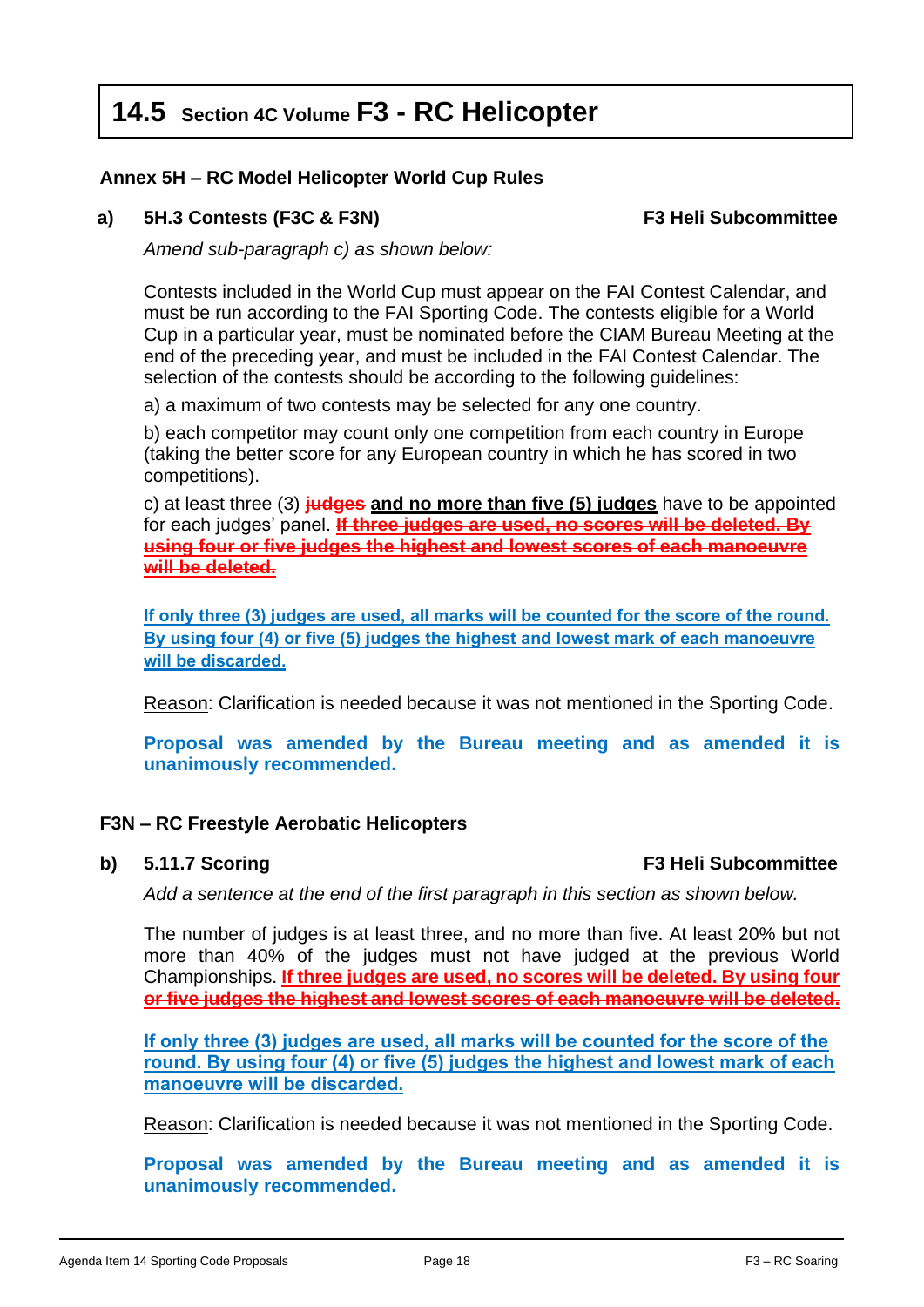# **14.6 Section 4C Volume F3 - RC Soaring**

# **New Educational Beginners Class**

**a) Annex xx – TBA The Netherlands**

# **Thermal Duration Gliders for Multi Task Competition (provisional title)**

Refer to Agenda **Annex 7b** for the proposed rules, which are yet to be formatted for inclusion in the Volume*.*

Reason: We have tried to convince beginners to fly competitions, but the response was not always positive. Costs, complexity, competitiveness, time and a few more reasonable arguments made us think about an easier way. Also, we did not want to offer a class that is competing with already existing classes. We hope to have proposed a class that helps existing classes to get more competing pilots. This way it could also be attractive to pilots who already fly competitions in a class and want to do something fun on the side.

New regulation: With models under 250 grams all up weight I think we tackle a lot of problems for organisations AND beginner pilots.

This class is meant as a fun educational RC glider class, open and easy to participate for everyone. Although serious competition is possible with this class, it really should be the easiest way for people to start competing in RC gliding. We want to end this proposal by requesting experienced pilots to participate for the fun of it of course, but mostly to share the knowledge, and teach the beginners our wonderful sport in a fun way.

Due new regulations, it is getting harder and harder for beginners to get registration, membership, licences etc. This whole process can be a bit demotivating for beginners. We are very happy this class will have none of those problems and beginners first can enjoy the fun of competing with nice people, before the hassle of the paperwork involved in our hobby.

**This proposal will refer to the Education S/C for further consideration and implementation.** 

*Volume F4 Scale begins overleaf*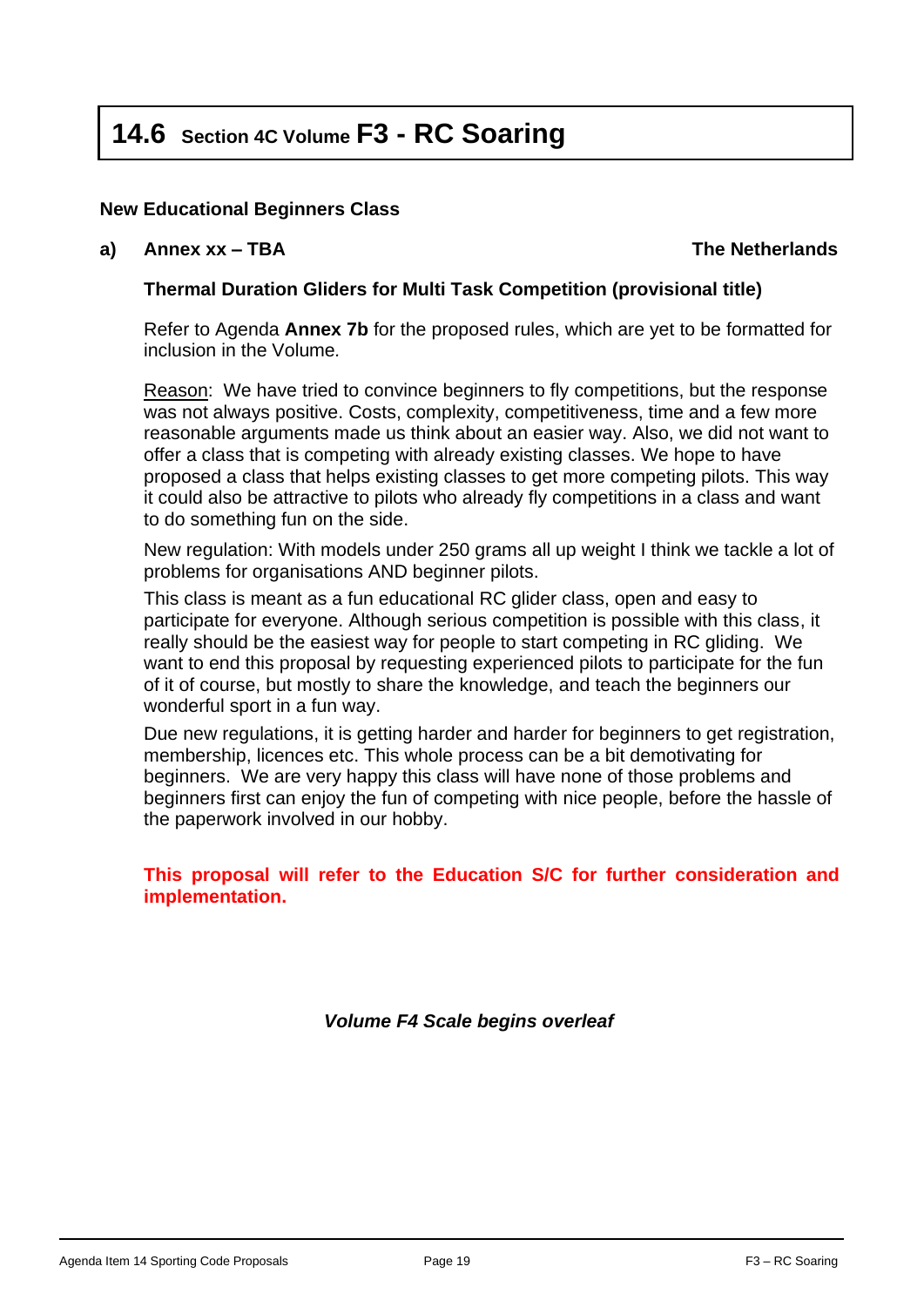# **14.7 Section 4C Volume F4 - Scale**

## **a) F4 Scale Volume F4 Subcommittee**

*Updated and restructured Sporting Code for F4 Scale:*

#### Refer to **Annex 7c**.

There are no rule changes for Championship RC classes.

A small adjustment has been made in F4B to update that class.

There are new rules for F4K.

The free flight classes have been updated.

Reason: Updates and restructure was needed.

*Technical Secretary Note: Annex 7c has been produced from F4 Volume Edition 2020. It is strongly recommended that the proposed changes be transferred to the master 2022 Edition of the F4 Volume, despite the effort that will entail. Only new rules should be marked with double lines. If any of the following proposals are accepted, please provide instructions as to their placement in the restructured Volume.*

**F4 Subcommittee Voted 13 in favour of the proposal 1 abstained from voting**

**TM voted 13 in favour of the proposal and 1 abstained from voting.**

## **b) F4C & F4H – 6.3.3 Official Flights France**

*In sub-paragraph a), insert additional text as shown below. Note: the flying schedule for F4H refers to this section, so this amendment is applicable for both F4C & F4H.*

a) Each competitor will be called to fly three rounds, and must execute an official flight within the required time limit (see 6.3.4.) on each occasion to be eligible for flight points for that flight.

**For World Championships, at the end of the ranking resulting from these three flights, the first five competitors of the ranking are called to a fourth tie-breaking flight (fly-off) to establish the final ranking.**

**For this fourth flight, competitors will have to modify their flight program by replacing at least two manoeuvres or by modifying the sequence of at least two manoeuvres, compared to the flight program of previous flights.**

In the case of two flight lines (see 6.1.4) each competitor will fly four rounds, two in front of each panel of judges and two on each flight line and the lower score from each panel will be deleted.

Reason: Beyond the very low renewal of models in International competitions, we have seen during the most recent World Championships a status quo at the top of the ranking after the second flight. Since the ranking can be established with the static score and the average of two flights, the third flight doesn't bring any major change.

Reducing the number of qualifying flights from three to two for all competitors would be very restrictive for competitors not involved in this fly off sequence, especially considering the costs involved in participating in such competitions.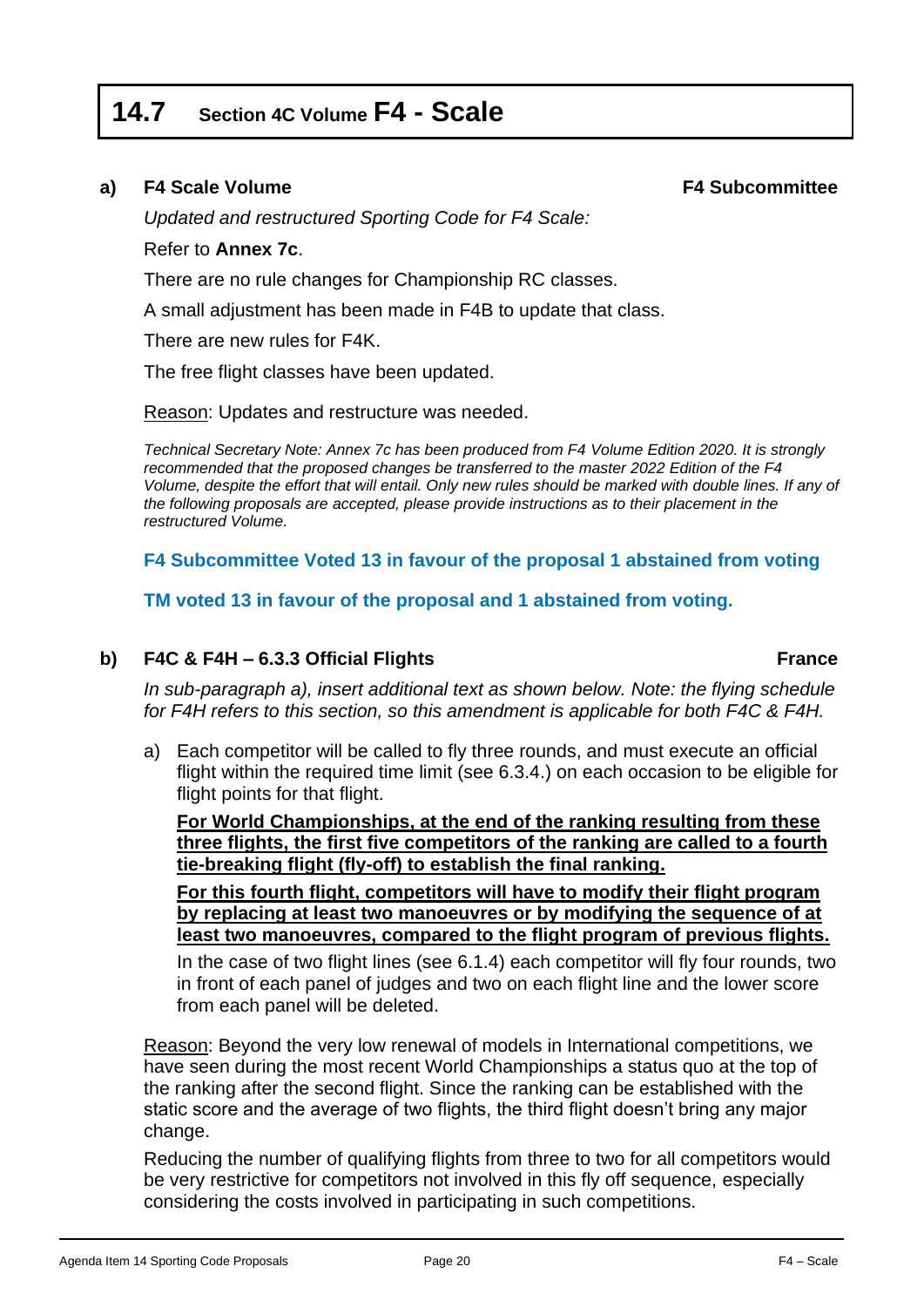Moreover, we could also observe a kind of "routine" for flight programs, certainly optimized for the presentation of the models, but finally without risk-taking and scarcely attractive for the public at this level of competition.

During recent World Championships, for example at Meiringen 2018, the podium was fixed after the second flight. The third flight, with a program identical to the two previous ones, brought nothing in terms of attractiveness and competition.

**F4 Subcommittee voted 10 against and 4 in favour of the proposal. TM voted 6 against and 8 in favour of the proposal.**

# **c) F4C – 6.3.10 Final Scoring France**

*After the first paragraph in this section, add new text as shown below:*

For each competitor, add the normalised static score earned in 6.1.10. to the average of the normalised scores of the two best flights under 6.3.9. If the competitor has achieved only one flight, the normalised score awarded for that flight will be divided by two.

**For competitors participating in the fourth flight (fly-off), the final score is the sum of the normalised static score earned in 6.1.10; and the average of the normalised score of the fourth flight (fly-off) and the best of the other previous flights.**

Reason: Consequence of the amendment proposed above to 6.3.3 (Item b).

**F4 Subcommittee voted 10 against and 4 in favour of the proposal. TM voted 6 against and 8 in favour of the proposal.**

**d) F4H – 6.9.8 Final Scoring France**

*After the first paragraph in this section, add new text as shown below:*

For each competitor, add the normalised static score earned in 6.9.5. to the average of the normalised scores of the two best flights under 6.9.7. If the competitor has achieved only one flight, the normalised score awarded for that flight will be divided by two.

**For competitors participating in the fourth flight (fly-off), the final score is the sum of the normalised static score earned in 6.9.5; and the average of the normalised score of the fourth flight (fly-off) and the best of the other previous flights.** 

Reason: Consequence of the amendment proposed above to 6.3.3 (Item b).

**F4 Subcommittee voted 10 against and 4 in favour of the proposal. TM voted 6 against and 8 in favour of the proposal.**

## **e) F4K RC Scale Helicopters – 6.G.2.4 Optional Manoeuvres Spain**

*Following M – 'Fiqure Backward', add the additional optional manoeuvres from N to AG, as shown in the ANNEX 7c, including their descriptions and manoeuvre diagrams. The proposer should provide a Word document to facilitate entry into the Volume:*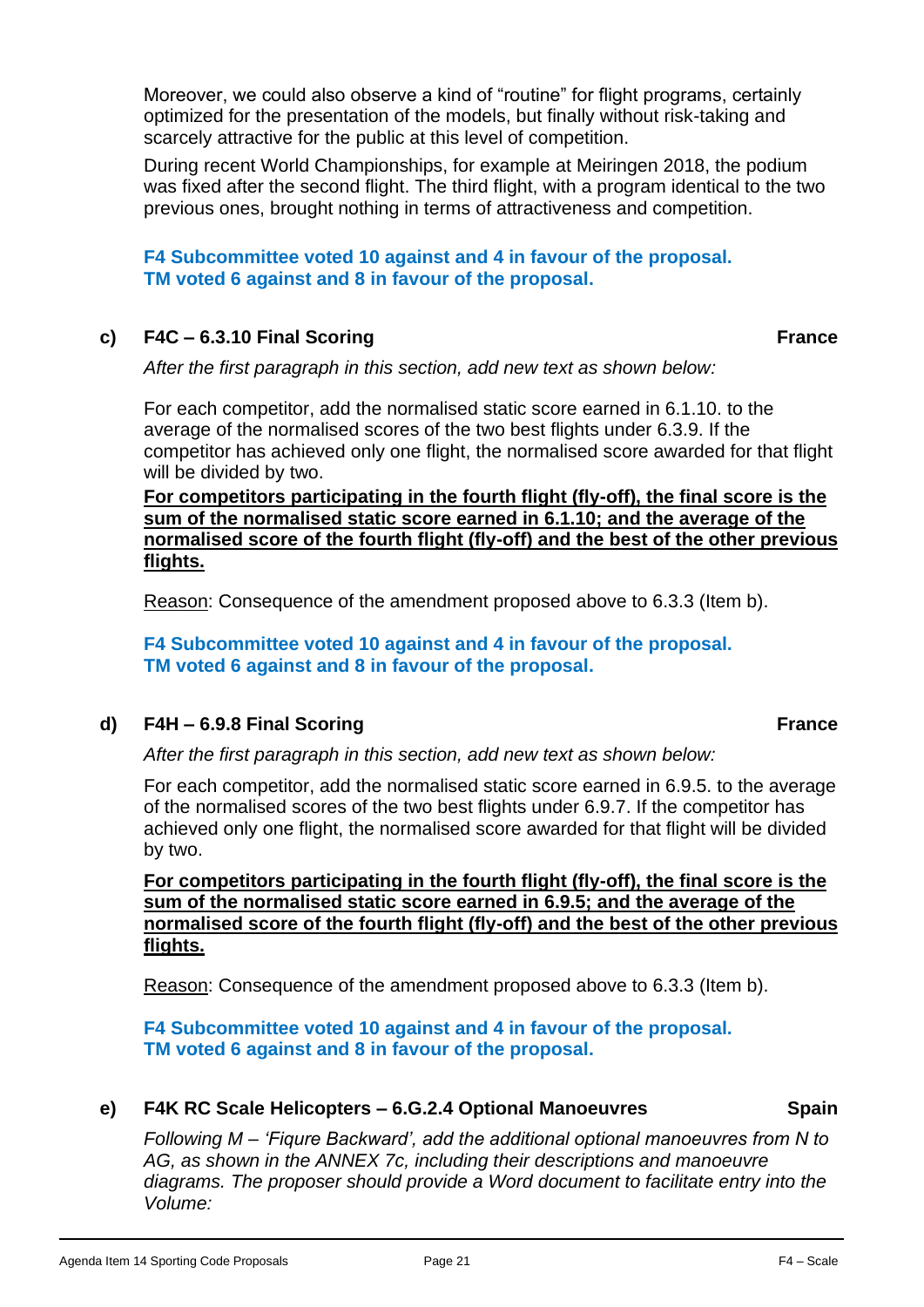Refer to **Annex 7d** for the details of this proposal.

Reason: The F4K working group has proposed these optional manoeuvres be included in the current rules for F4K.

**Withdrawn by Spain**

*Volume F5 Electric begins overleaf*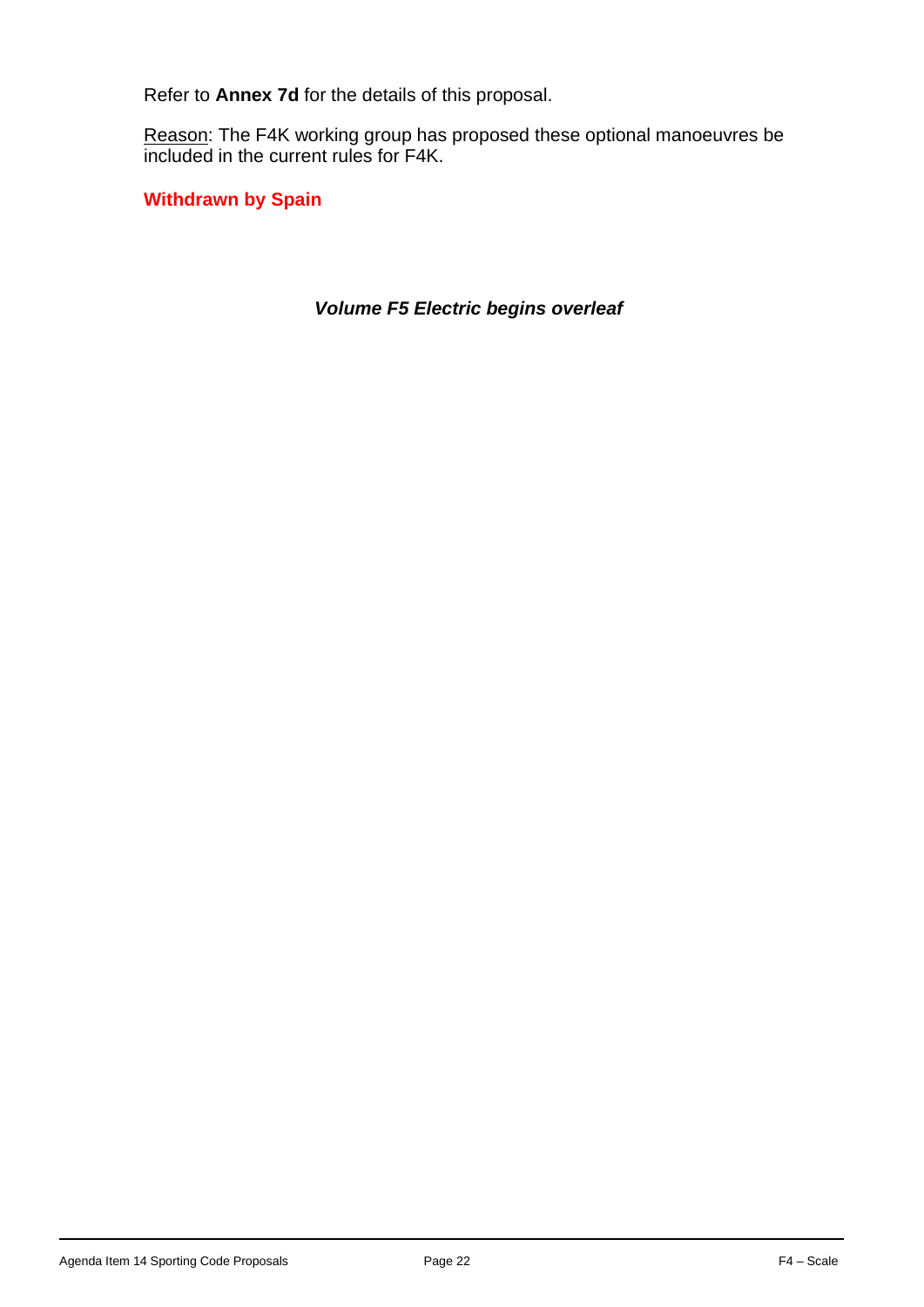# **14.8 Section** 4C Volume F5 – Electric

#### **F5B – RC Electric Powered Multi Task Gliders**

#### **a) 5.5.4.6 Duration and Landing Task F5 Subcommittee**

*Modify a) and b) as shown below. The intention is to remove the double penalty:*

a) This task must be completed within 600 seconds from the moment the audio signal is given **at the conclusion of the distance task**.

b) The competitor has to decide how much and how often he will switch on the motor. **can run the motor as often or as long as necessary to complete the duration task. Energy consumption limits/penalties will apply as outlined in 5.5.4.1**

*Technical Secretary's Note: The proposal I received did not have the words deleted in b). I have deleted them, as it seems sensible, but surely the Technical Meeting can amend this proposal to what was originally intended.*

Reason: To simplify the duration scoring and to remove the "double penalty".

5.5.4.1.g) already applies a penalty for excess energy usage. Applying an additional penalty for the time the motor is run encourages pilots to do high power and high altitude climbs at the end of the distance task in an attempt to get a "zero motor run" duration to avoid the double penalty. By removing the motor run penalty pilots will be encouraged to make more energy efficient climbs in duration.

This change does not require any changes to the logging/telemetry devices.

By removing the advantage to climb to very high altitudes the overall safety is improved. (might be used to implement as a "safety" change).

#### *Note 1: The writers request early implementation of this proposal if successful.*

*Technical Secretary's Note 2: There is an additional F5B proposal at the end (Item 'l'). This was inserted after the formatting of the Agenda and was placed at the end to avoid amending Annex 7e.*

**Refer back to the S/C for further consideration.** 

#### **F5F – RC 6 Cell Electric Powered Motor Gliders**

**b) 5.5.8.1 Model Aircraft Specifications The Netherlands**

*Amend paragraph 5.5.8.1 as follows:*

# Minimum weight (ready to fly) 1500g **Minimum weight without battery 1000 g**

Reason: Better aligned with F5B class. Also to be considered in conjunction with the proposal to allow models with >26,66 dm2 wing surface area into the class. Refer to Item d).

## **Withdrawn by The Netherlands**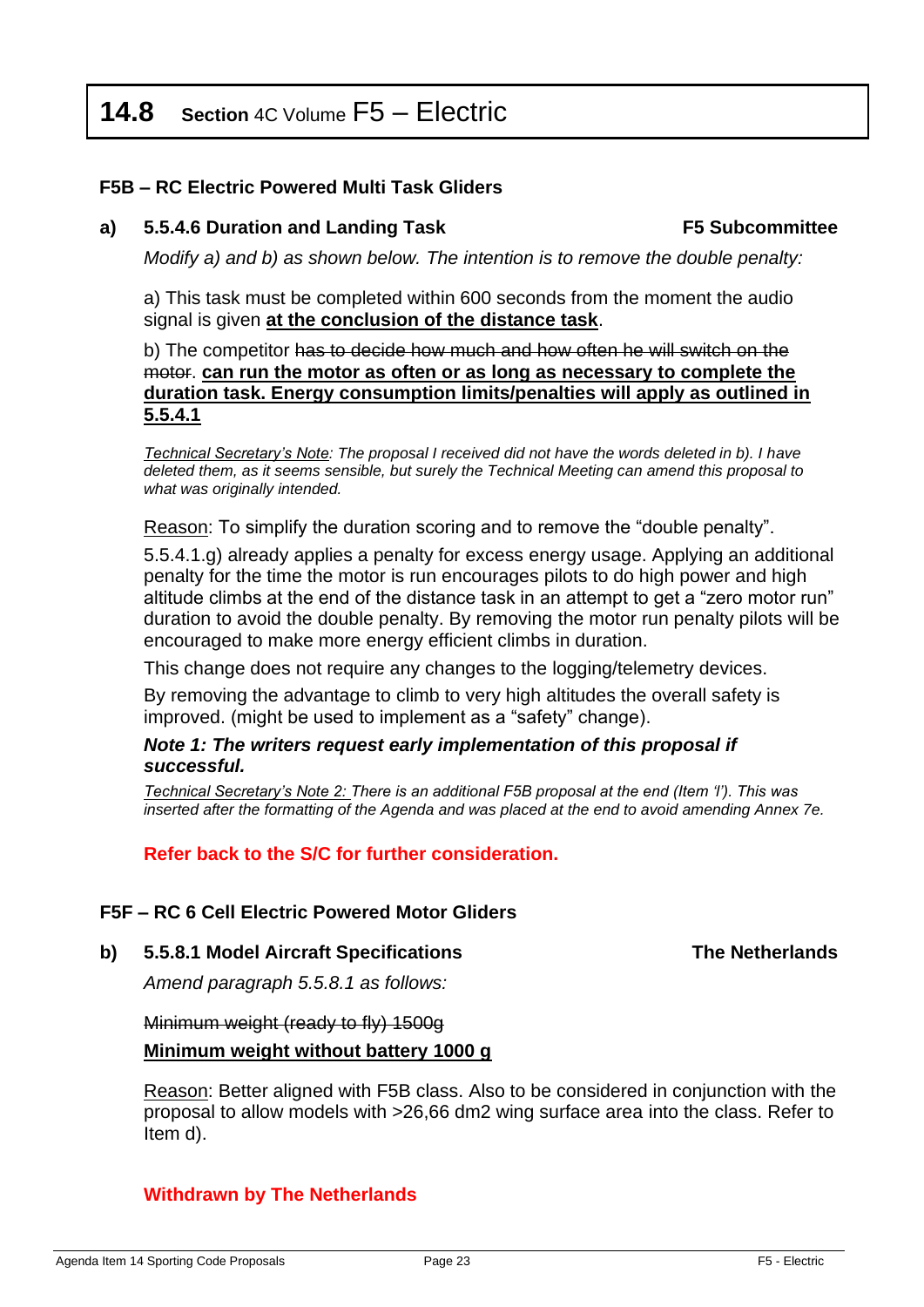# **c) 5.5.8.1 Model Aircraft Specifications The Netherlands**

*Amend paragraph 5.5.8.1 by deleting text as follows:*

Maximum surface loading 75 g/dm<sup>2</sup>

Reason: The maximum surface loading is specified in 5.5.1.3 and does not need to be repeated. See below: 5.5.1.3 General Characteristics of RC Electric Powered Motor Gliders F5 Maximum total area 150 dm<sup>2</sup> Maximum weight 5 kg Loading 12 to  $\frac{75 \text{ g}}{\text{dm}^2}$ 

**Proposal is unanimously recommended**

# **d) 5.5.8.1 Model Aircraft Specifications The Netherlands**

*Amend paragraph 5.5.8.1 as follows:*

Minimum surface area 36 dm2 **26.66 dm<sup>2</sup> .**

Limitation of energy by an electronic limiter that stops the motor max 1300 watt-min **(>36dm<sup>2</sup> ) or 1000 watt-min ( 26.66 <> 36dm<sup>2</sup> ).**

The limiter is checked by the organiser during the contest.

If a logger is used, the data shall be retrieved during or immediately after the flight.

With the logger, 1 (one) point is deducted for every 3 (three) watt-min used over the limit.

# **For model aircraft between 26.99 dm<sup>2</sup> and 36dm<sup>2</sup> 300 watt-min shall be added to the energy used.**

Reason: The F5F used to be an entry class for F5B. Due to the model differences and hence additional cost, F5F pilots do not easily promote to F5B.

Also allowing models with F5B specification in the F5F class will both promote the F5F class and allow for more pilots to step up to F5B.

The 300watt-min addition for models to F5B specification allows for a level playing field between existing F5F models (>36dm2) and F5B models (26.66dm2 <> 36dm2). Whilst still allowing to use the existing scoring system without changes.

# **Withdrawn by The Netherlands**

# **F5J – RC Electric Powered Thermal Duration Gliders**

# **e) 5.5.11.1.1 Definition of a Radio Controlled Glider with Electric Motor Hungary**

*Modify the text at the end of the paragraph and include additional text as shown:*

A model aircraft which is equipped with an electric motor to provide propulsion only for the purposes of launching, and ... by radio control. Any airborne device that uses airborne sensors to actuate any control surface are prohibited. Stability systems as allowed in the F5 General Rules 5.5.1.3.e are prohibited.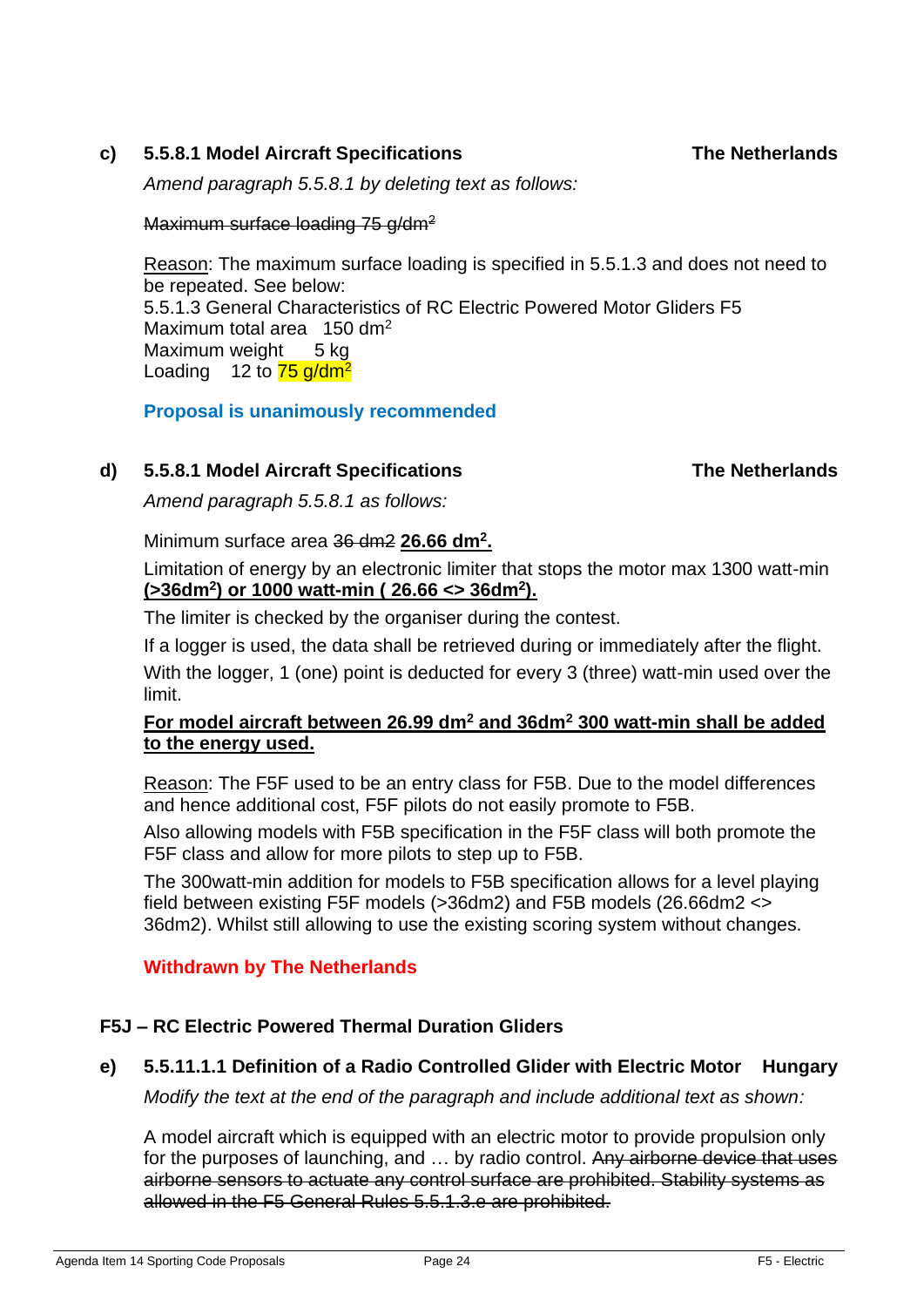**Any technological device used to aid in supplying data of the air's condition or direct feedback of the model's flight status is prohibited during the flight. These devices include any transmission or receiving devices not used to directly control the model aircraft (telephones, walkie-talkies, telemetry of airspeed, altitude and vertical speed etc), temperature detecting devices (thermal imaging cameras, thermometers etc), optical aids (such as binoculars, telescopes etc), and distance/altitude measuring devices (GPS, laser range finders etc). Telemetry of signal strength at the aircraft receiver and state of the receiver battery is permitted. Use of corrective eyeglasses, lenses and sunglasses are permitted.** 

**Except for the approved AMRT, the installation and use of following electronic equipment is not allowed:** 

- **• Gyroscopic Systems, including receivers with build in gyroscopic systems**
- **• Devices that measure altitude, speed and vertical speed, including receivers with that function build in**
- **• GPS Equipment, including receivers with built in GPS**

**Any data, information or remark about GPS, gyroscope and variometer in the actual transmitter model program is prohibited. On request of the contest director the pilot has to provide a complete list of all electronic equipment (except servos, motor and motor controller) installed in his aircraft and has to make his aircraft and transmitter available for inspection. If an infringement of this rule occurs, the pilot will be disqualified from the contest.** 

Reason: Similar proposal was withdrawn by NAC representative of Germany in April 2019 but it is still actual. The amendment accepted on the Plenary 2019 is not clear whether the use or installation of devices are prohibited. That suggestion does not contain the requirement about the information of the transmitter and the sanction.

The F5 SC F5J Working Group discussed the proposal in October-November 2019 and ten representatives accepted it without any negative vote from other WG members *(names withheld for privacy reasons)*.

*Technical Secretary Note: This proposal is ruled invalid since the General Rule B.1.1 e) exists for all disciplines and classes, except where there are exceptions which may be stated in the applicable Volume.*

# **Ruled invalid.**

# **f) 5.5.11.1.3 Characteristics Hungary**

*In sub-paragraph h), add text to iii) as shown below:*

- ii) To restrict the operation of the motor by the competitor to a single an initial continuous run not exceeding 30 seconds.
- iii) To reset the start height displayed to "---" if the motor is restarted at any time during the flight. **In this case (start height displayed to "---"), the result of the flight is 0 and the 0 result cannot be dropped from total score.**

This rule can be used as a local rule at FAI World Cup and Open International events, but not at Category One events.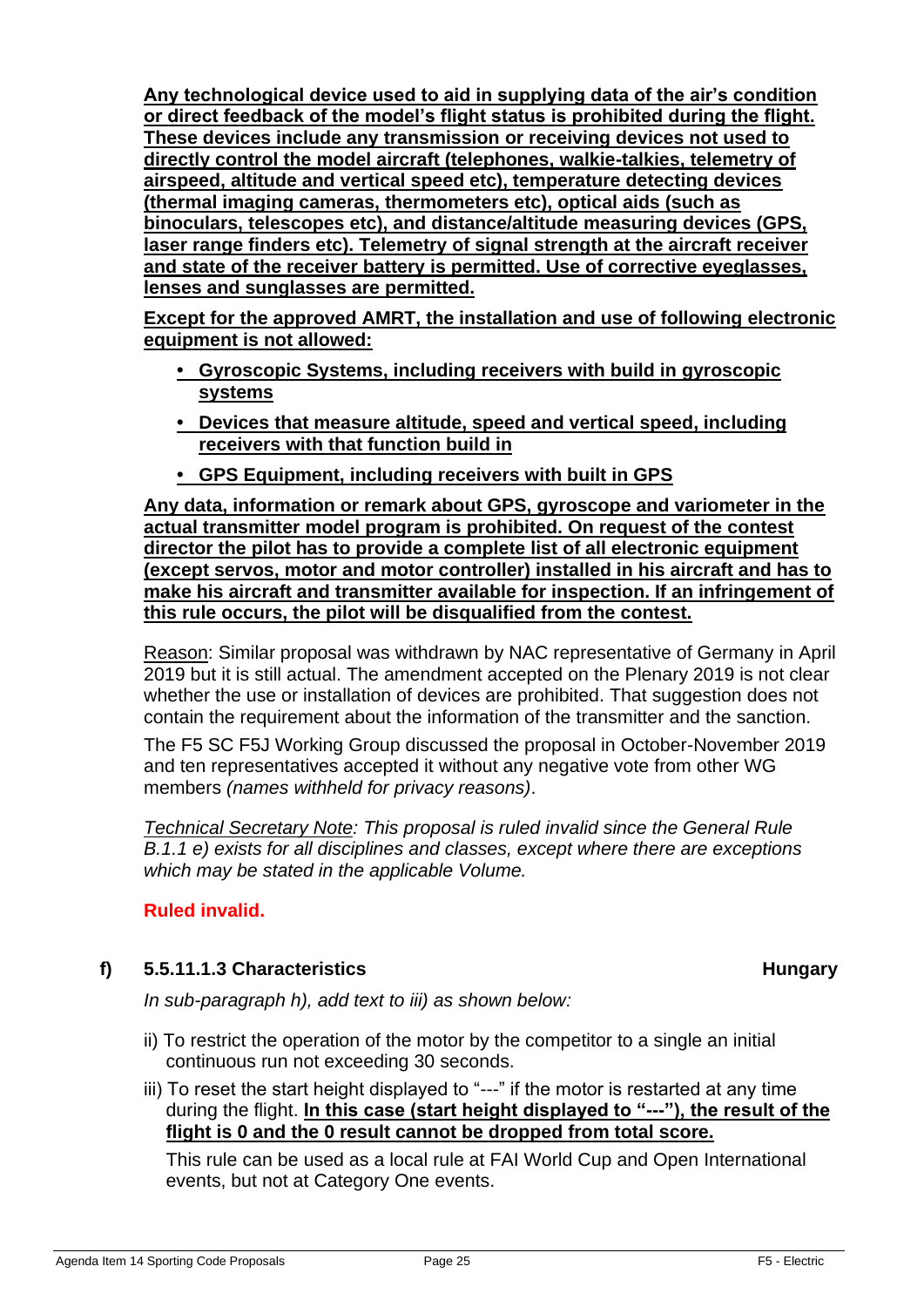Reason: Result of the flight was not defined.

The F5 Subcommittee F5J Working Group discussed the proposal in October-November 2019 and eleven representatives accepted it. None against. None abstained.

# **Proposal is unanimously recommended**

# **g) 5.5.11.1.3 Characteristics Hungary**

*In sub-paragraph h), add a new subpart iv) after iii) as shown below:*

**iv) The competitor must use an altimeter (AMRT) and firmware in which the last 3 contest flights data of one competition day are stored in the memory. The competitor is obliged to hand out his AMRT for checking or computer download of the data of last 3 contest flight of the actual day when so requested by the CD. In the event that the competitor's starting height in the altimeter does not match the starting height recorded on the scorecard (for any start of the last 3 start of the competition) or does not display the altimeter data, the result of the subjected flight is 0.** 

Reason: After the recording of the starting height onto the scorecard by the timekeeper, there is no additional control possibility described in the rule.

*Technical Secretary's Comment: The proposer supplied anecdotal evidence of alleged cheating at the F5J 2019 World Cup competition. I have chosen not to reproduce this as it was dealt with by the Jury at the time.*

In our opinion this case is a clarification for improving result control and not a rule change. This will not cause any action or problem for the competitors and organisers only improves the trust during the competition. Altimeters can handle this requirement easily without any modification. The F5 Subcommittee F5J Working Group discussed the proposal in October-November 2019 and eleven representatives accepted it. One was against.

*Technical Secretary Note 2: This proposal is ruled invalid for the moment, since the General Rule A.10.1 f) states: Proposals which introduce new electronic devices for use in competition or which make amendments to the operation or specifications of existing electronic devices must be reviewed by the EDIC Working Group. The review by the EDIC WG Chairman must be sent to CIAM Bureau, S/C Chairman concerned and NAC delegates in writing prior to the Technical Meeting and Plenary Meeting.*

# **Ruled invalid.**

# **h) 5.5.11.3.1 The Flying Site Hungary**

*Add a new subpart f) at the end of the section as shown below:*

e) The access corridor is provided to define the area of the flying site that is to be used by competitors, helpers and team managers to move to and from the launch/landing spots and to provide a defined area for the movement of other people associated with the administration of the contest. It must remain clear of unnecessary obstructions.

#### **f) A competitor or his helper can use 1 piece of simple tape wind indicator. The tape dimension must be max. 20mm x 2m, mounted on a rod of diameter**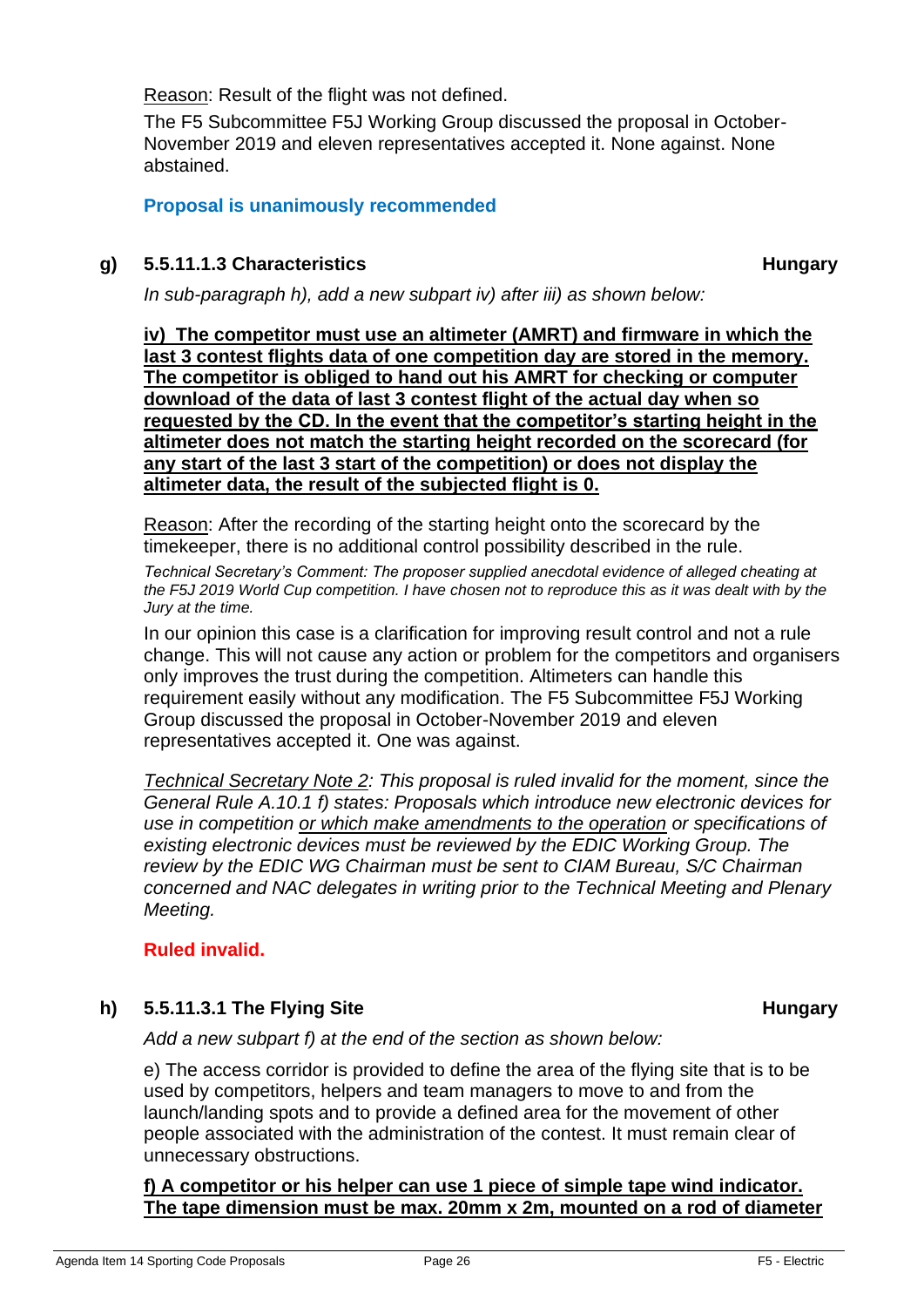# **max. 10mm and length max. 1m. Any other indicators, testers (for temperature, pressure, wind test etc.) passive or active in the competition (starting, landing and safety corridor) area are not allowed.**

#### **Explosive indicators are not allowed.**

Reason: In our opinion this question is a clarification and a safety case. If thermometers or any other devices are allowed in the safety corridor (and starting or landing points) more and more will be used up to 3 m in height. These are not visible from the landing points with a distance of 15-31 m. So the thermometer can cause accidents when somebody flies through the safety corridor because of low altitude, what could happen and is a general procedure in F3J.

The F5 Subcommittee F5J Working Group discussed the proposal in October-November 2019 and ten representatives accepted it. One was against.

#### **Proposal is unanimously recommended**

## **i) 5.5.11.6 Re-flights Hungary**

*In sub-paragraph a), subpart iii), add text at the end as shown below:*

- a) The competitor is entitled to a re-flight if:
	- iii) the attempt has not been judged by the timekeeper, provided that the helper or the competitor has informed the timekeeper about the position of the model a reasonable time before landing; if this is not done, the competitor is not entitled to a re-flight if his attempt has not been judged by the timekeeper, **and the result of the flight is zero**.;

Reason: The result of the flight was not defined in case the helper or the competitor has not informed the timekeeper about the position of the model a reasonable time before landing and his attempt has not been judged by the timekeeper. This is a clarification.

The F5 Subcommittee F5J Working Group discussed the proposal in October-November 2019 and seven representatives accepted it. Three abstained.

**Proposal is unanimously recommended**

## **j) 5.5.11.11 Flight (new section) Austria**

*Following 5.5.11.10 'Launching' insert a new section 5.5.11.11 'Flight' as shown below and consequentially renumber the following sections:*

## **5.5.11.11. Flight**

**Throughout the whole flight, the pilot and his helper(s) must be in a 10 metre wide rectangular area from the starting line to 10 metres behind the landing point, the centre of which is formed by a straight line between starting point and landing point. A penalty of 100 points will be applied for any breach of this rule.** 

Reason: The proposed rule change is designed to:

• Enhance safety. As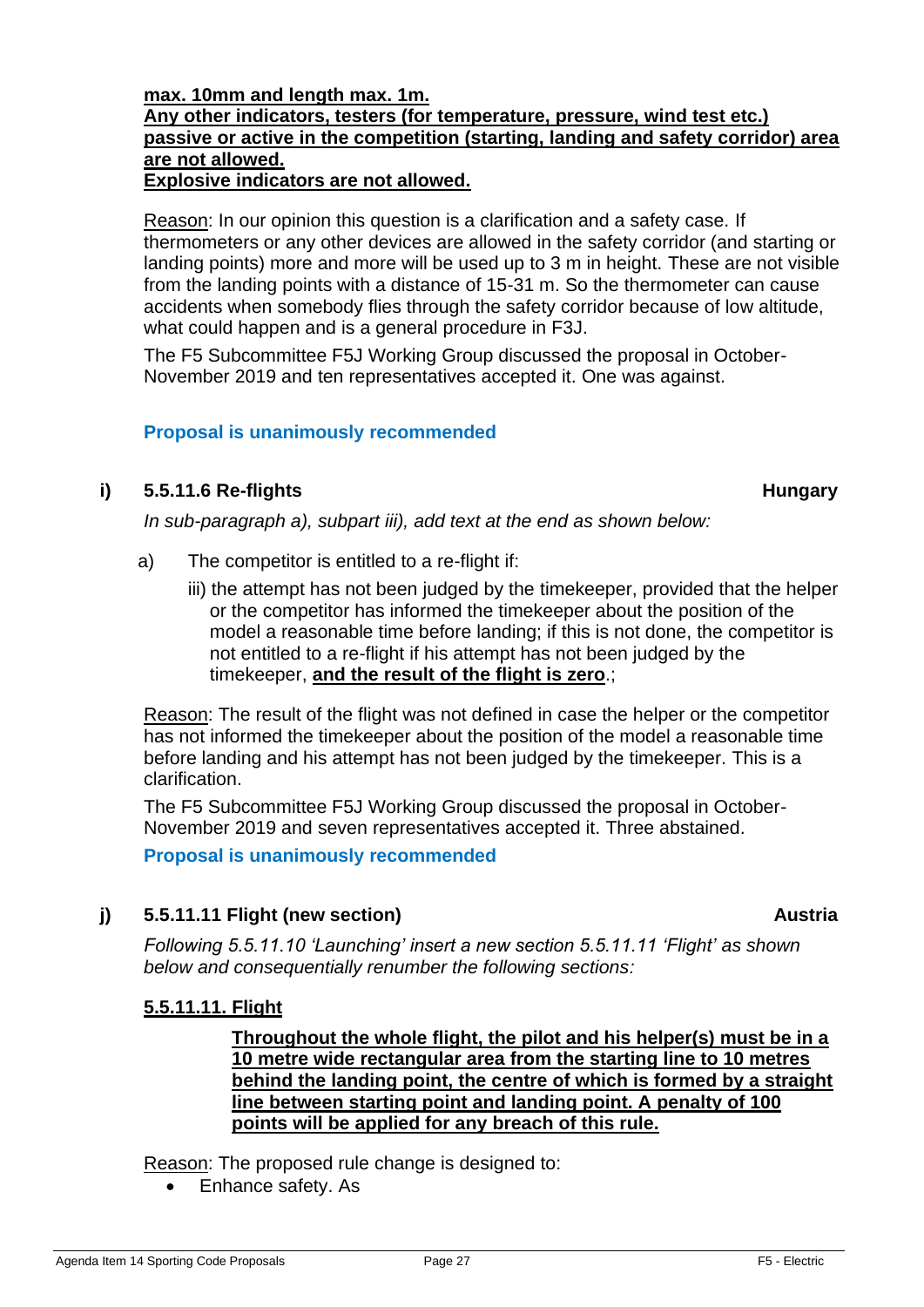- o a pilot being far away from the landing spot cannot be approached by CD or Timekeeper.
- o Pilots trying to hit the landing spot from far away put people (other Pilots, Helpers, Timekeepers) in proximity to the landing spots in danger.
- o Pilots on their way back to the landing zone late in the working time (fast pace running) are at risk of impeding other pilots
- o Pilots on their way back to the landing zone late in the working time (fast pace running) are at risk of losing control over their model in case of stumbling or falling.

As well as

- Limit the possibility for pilots to execute dynamic soaring (e.g. WC 2019 in Trnava)
- Stop pilots and models getting out of sight during flight (as observed in Gubasevo in 2021)
- Help pilots to stay within an area less than 500 meters away from the reference point (part of European rules for a model airfield).

Sketch of pilot's area during flight:



*Technical Secretary's Note 3: There is an additional F5J proposal at the end (Item 'm'). This was inserted after the formatting of the Agenda and was placed at the end.* 

**Proposal is unanimously recommended**

## **k) F5L – New Class: 2-Axis Thermal Gliders with Electric Motor & AMRT Austria**

Refer to **Annex 7e** for the complete rules.

Reason: Soon after the introduction of the nowadays very popular class "RES" (F3L from 2022 on) the rubber bungee and towline used for starting the model were replaced by an electric motor with limited runtime and/or stop at a given height by a logger.

So this new class "E-RES" soon gained popularity in Germany, Austria, Netherlands and other European countries as well as in Australia and USA.

There is a thoroughly developed set of rules which is used successfully in various European countries since a lot of years.

Most of the manufacturers of F3L-models also offer fuselages for electric motors so there is quite a good number of kits to choose from.

The requirements for the size of the airfield are simple as there are no towlines to be handled and it is far easier to cope with the wind directions.

The low-cost models and the easy handling provide interesting competitions for pilots of all ages.

**Proposal is unanimously recommended.**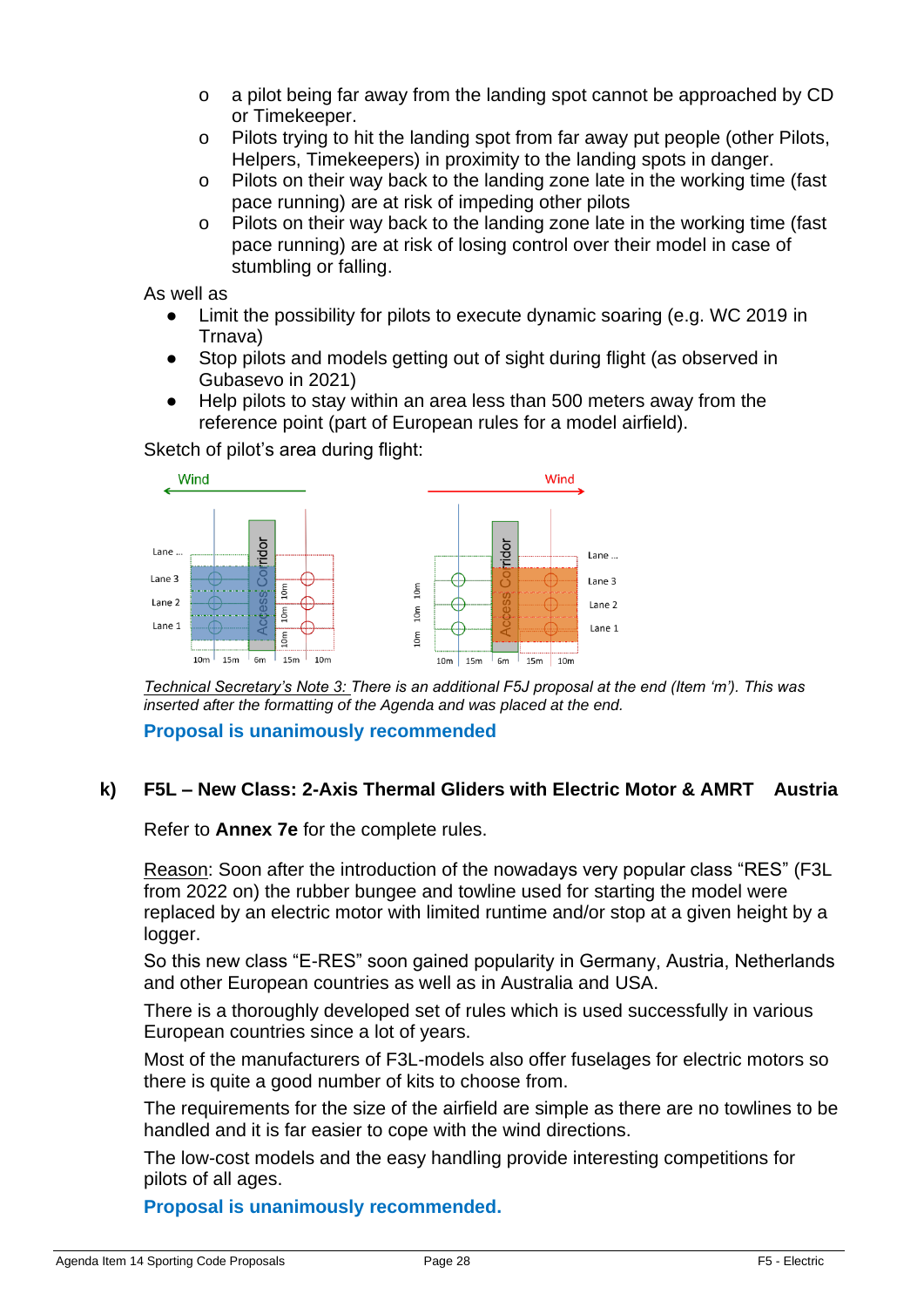# **F5B – RC Electric Powered Multi Task Gliders**

# **l) 5.5.4.1 Definition Germany**

*Add a new subpart j) at the end of the section as shown below:*

# **j) In addition to rule 5.5.1.3 d) the following electronic systems are allowed:**

**- Any kind of telemetry that is not prohibited by rule 5.5.1.3 e)**

# **- Systems that log the energy used during climbs**

# **- Variometer**

Reason: In 2019 the rule B.1.1.e has been added to the "SC4 Vol. CIAM General Rules" that apply to all FAI-classes. It says:

*"B.1.1 e)*

*Unless specifically allowed in the class rules, any airborne device or function that uses sensors to actuate any control surface is prohibited and must not be installed. Receivers that transmit information back to the pilot-operated transmitter, are not considered to be prohibited devices, provided that the information that is transmitted is only for the battery, voltage or signal strength of the model aircraft, including model rocket gliders.*

*Regulations applicable to air law, air traffic and control in the respective countries take precedence."*

The proposed rule re-establishes the ruleset that has been used for F5B in the last years.

Many of the modern receivers are transmitting back more information than what is mentioned in rule B.1.1.e, and would therefore be illegal.

The use of telemetry and variometer is not easily controllable during the contest. Variometers are often integrated in the receivers and also in some of the used logging devices. As everyone can use telemetry there is no advantage to any pilot.

Checking the used energy after the distance task is a tactical element of F5B that is taken into account for the duration task. This would not be possible without permitting the use of telemetry.

The point "Systems that log the energy used during climbs" is added because rule 5.5.1.3.d) only allows "Systems that limit the energy used during climbs". Actually loggers are used in F5B to control the used energy. So that point makes clear that loggers are allowed, even if this is common sense.

# **Proposal is unanimously recommended**

# **F5J – RC Electric Powered Thermal Duration Gliders**

#### **m) 5.5.11.12 CIAM Bureau**

*Add a new sentence at the end of the paragraph (n) as shown below:*

n) Penalties shall be listed on the score sheet of the round in which the infringement(s) occurred. All penalties are cumulative and will be deducted from the competitor's total score at the end of the preliminary rounds. Penalties earned in the preliminary rounds are not carried forward into the fly-off rounds. **In case the total score after deduction of the penalties is negative, a zero (0)**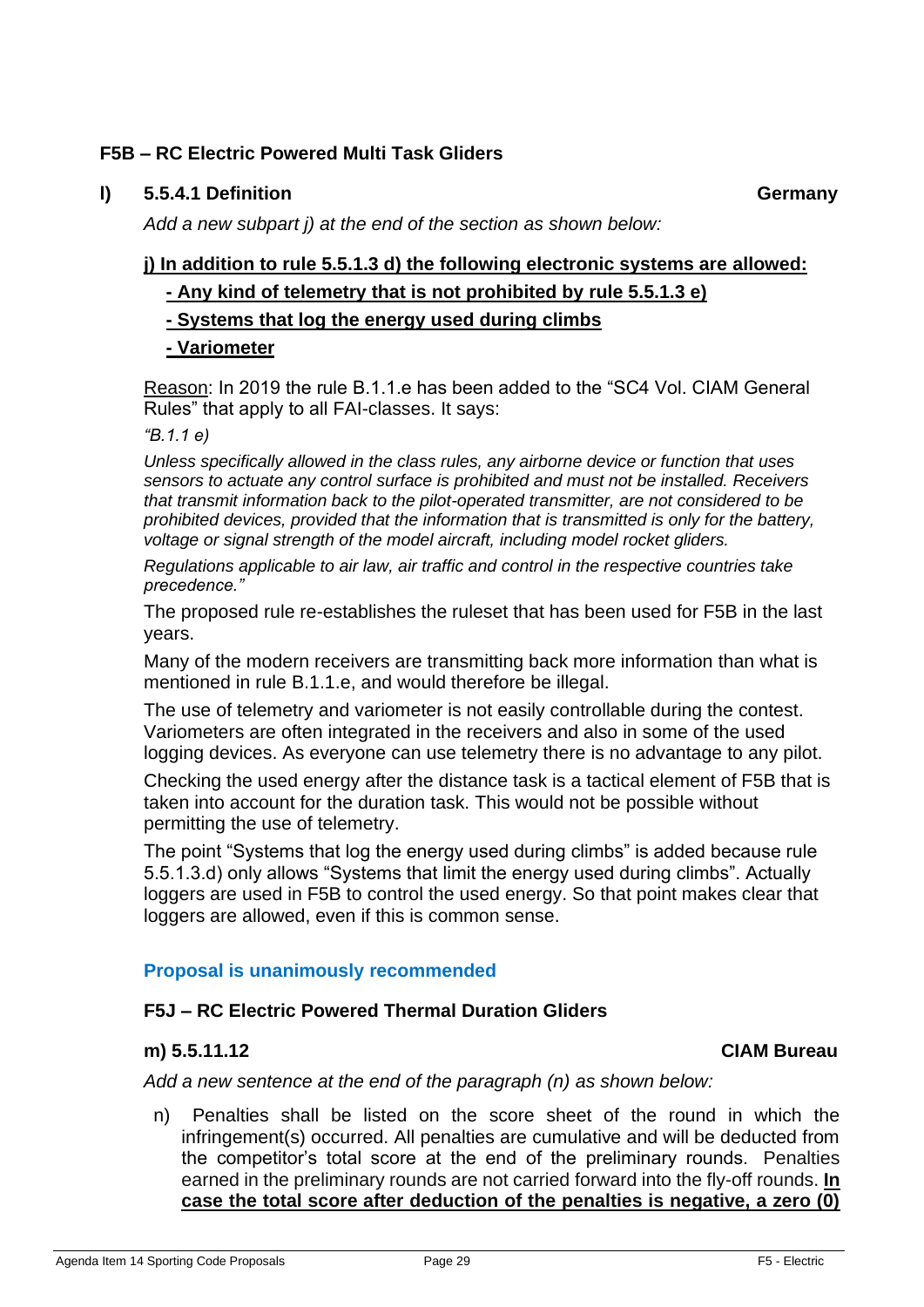## **score will be recorded. The same total score will be used for individuals and team classifications.**

Reason: Recently in a second category event the penalty points exceeded the total score for a competitor. This is not reasonable to happen and this new sentence is a clarification. The scoring programs need to be updated. Since this class is very popular and competitions are organized all over the world, CIAM Bureau is proposing for an early implementation date, if approved by the Plenary. End of May 2022.

**Proposal is unanimously recommended. Early implementation date requested.** 

*Volume F9 Drone Sport begins overleaf*